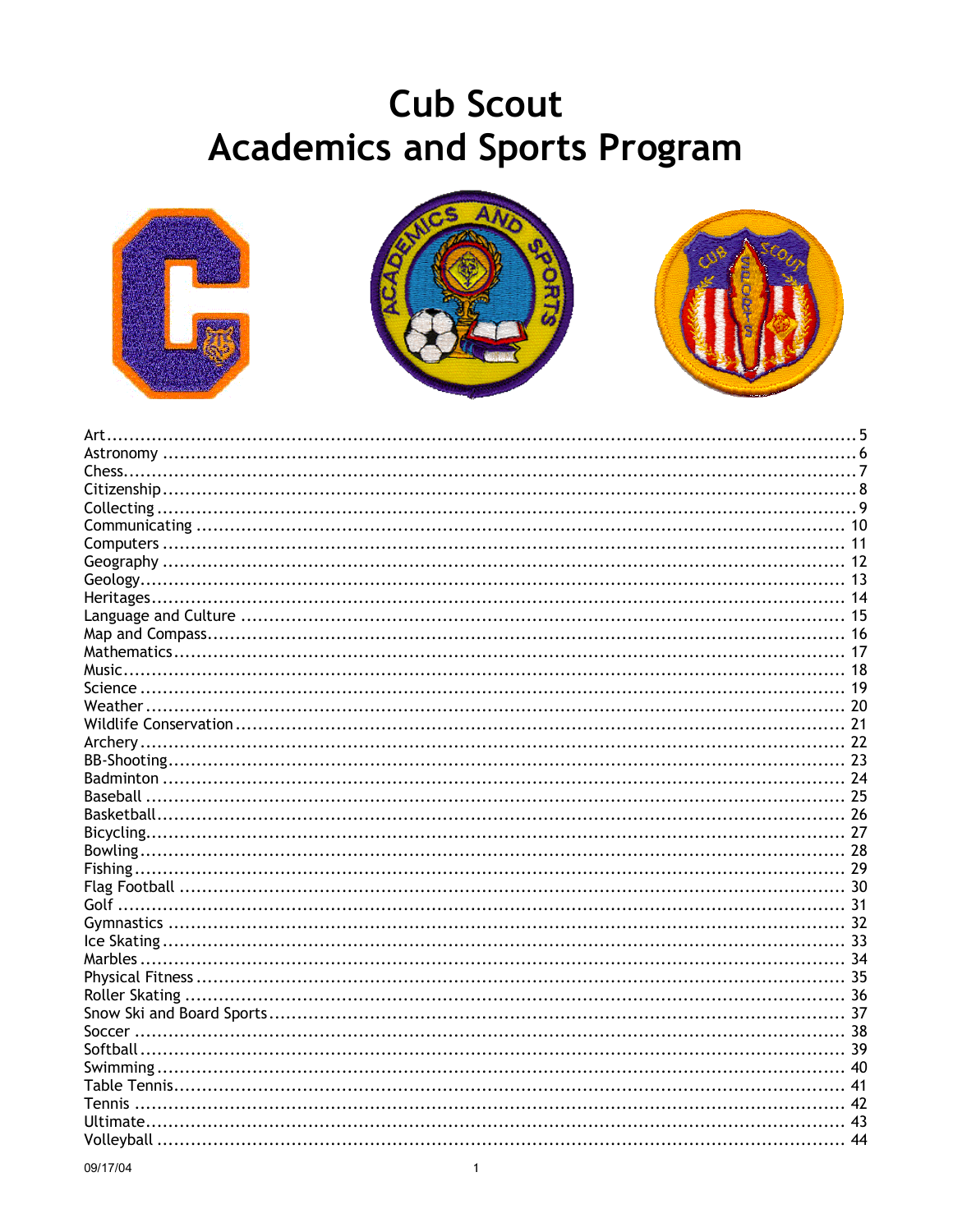# Introduction

The Cub Scouts Academics and Sports Program is one method of addressing the third aim of Scouting: the development of physical, mental and emotional fitness. Fitness includes the body (well-tuned and healthy), the mind (able to think and solve problems), and the emotions (self-control, courage, and self-respect). As in most activities in Cub Scouting, this is not meant to be a highly competitive program, instead, the boys are encouraged to DO THEIR BEST.

The Academic and Sports Program is an optional program for all Cub Scouts. It is not part of the normal requirements towards ranks, except where used in obtaining various Webelos activity badges and Wolf Elective 20 (Sports). Its purpose is to assist the Scouts in learning a new skill, or improving one they already posses.

A variety of recognition items are available for the boys (Tiger Cubs, Cub Scouts, or Webelos Scouts) who participate in the program. (Adults are NOT awarded with belt loops or pins.)

- Belt loops are awarded to boys who complete the three belt loop requirements in an academic subject or sport. Academic belt loops are gold, and Sports belt loops are silver (except for the Archery and BB-gun Shooting belt loops, which are brass colored)
- Pins are awarded to boys who choose to continue their involvement in an Academics or Sports area and earn the pin by meeting the appropriate requirements. Pins are worn on the Cub Scout Academic and Sports letter
- The Academic and Sports letter (pictured above) is available to boys for displaying Academics and Sports pins that Tiger Cubs, Cub Scouts, and Webelos Scouts earn. The letter, a large Blue and Gold "C", representing Cub Scouts can be worn on a sweater or jacket, or displayed or framed. It does NOT go on the uniform. There are NO specific requirements for earning the letter, as it is designed merely to display the pins.
- There are also Pocket Certificates, Activity Medals, and Trophies, and the Participation Emblem (pictured above), which can be awarded as the Pack decides.

The Cub Scout Academics and Sports program is a supplemental enrichment program that complements the existing Cub Scout program. The Academics subjects and, Sports activities allow boys to learn new techniques, increase scholarship skills, develop sportsmanship - and have fun. Boys participating in the program will be recognized for enjoying teamwork, developing physical fitness, and discovering and building new talents. The Academics and Sports program encourages a boy to do his best.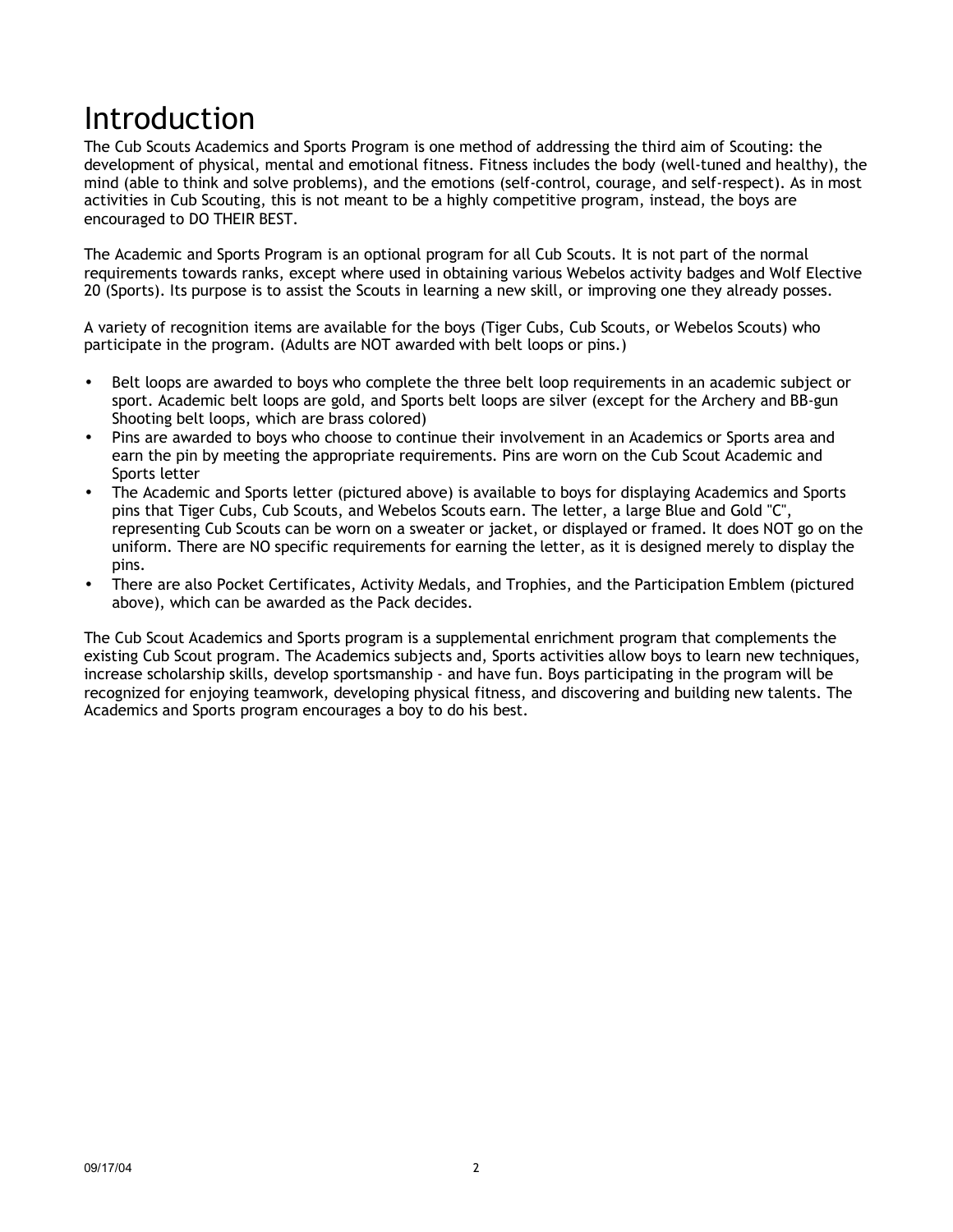# **Concepts and Guidelines**

The Cub Scout Academics and Sports program is based on the following concepts and guidelines

- The program supplements the existing advancement and recognition program for Tiger Cubs, Cub Scouts, and Webelos Scouts; it does not replace it. The program is one element of Cub Scouting, as are den and pack meetings, day camp, and other activities.
- All registered Tiger Cubs, Cub Scouts, and Webelos Scouts have an opportunity to participate in the Academics and Sports program.
- Participation may take place at home, with the family, or within a den, a pack, or the community.
- Adult participation by a parent or adult relative, if possible, is strongly recommended for Cub Scouts and Webelos Scouts and is required for Tiger Cubs.
- Emphasis is placed on introducing a boy to a sport or academic subject, allowing him to participate in it and encouraging him to do his best. The Academics and Sports program focuses on learning and skill development, not winning.
- The primary focus of the program is on scholarship and sportsmanship.
- Each Tiger Cub, Cub Scout, and Webelos Scout will be presented with the appropriate recognition item for completing the requirements, whether he does so as an individual Scout, with his family, with his den or pack, or in his school or community.
- The Academics portion of the program covers a variety of subjects, including art, chess, citizenship, communicating, computers, geography, heritages, mathematics, music, science, weather, and wildlife conservation.
- The Sports portion of the program includes summer and winter sports, indoor and outdoor sports, active and less-active sports, and team and individual sports.
- Cub Scouts who have disabilities may select their own activities and design their own fitness or academic program with the help of a physician, teacher, or parent.

## **Cub Scout Academics Program**

Currently, recognition can be earned for the following 17 academic areas:

Art, Astronomy, Chess, Citizenship, Collecting, Communicating, Computers, Language and Culture, Geography, Geology, Heritages, Map and Compass, Mathematics, Music, Science, Weather, and Wildlife Conservation

# **Cub Scout Sports Program**

Currently, recognition can be earned for the following 23 sports:

Archery, BB-Gun, Badminton, Baseball. Basketball, Bicycling, Bowling, Fishing, Flag Football, Golf, Gymnastics, Ice Skating, Marbles, Physical Fitness, Roller Skating, Snow Ski and Board Sports, Soccer, Softball, Swimming, Table Tennis, Tennis, Ultimate, Volleyball

### **The Shooting Sports belt loops and pins (Archery and BB Shooting) can only be earned under BSA range trained supervision. The BB Shooting loop and pin MUST be earned at a BSA facility range.**

The belt loops for the Shooting Sports can be used toward Wolf Electives 20c and 20n.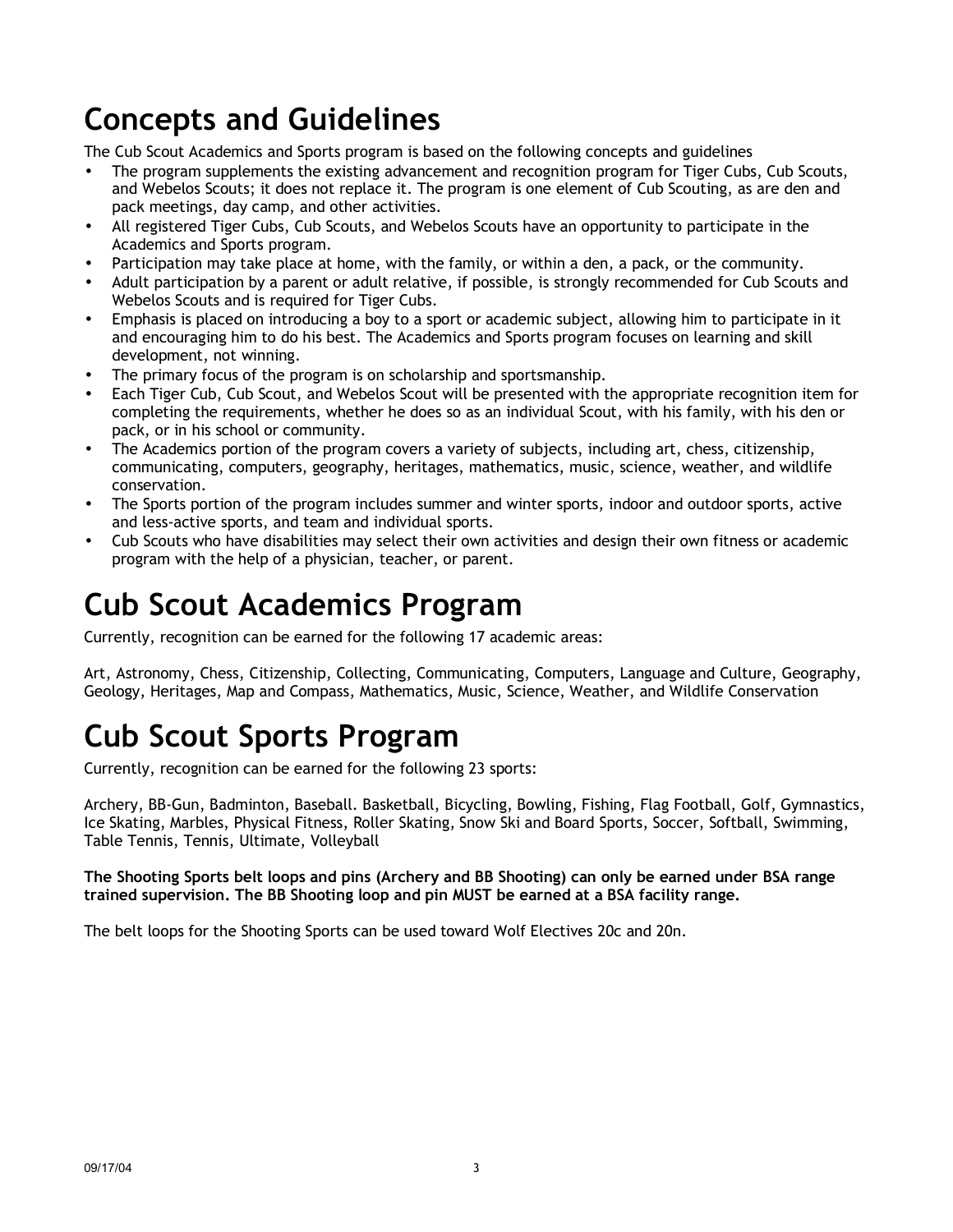## **Academic Belt Loops and Webelos**

Many of the belt loops can be used by Webelos Scouts when working on various Activity Badges. To be used for Webelos Activity Badges, the belt loops must be earned WHILE a Webelos Scout, even if they had already been earned by the Cub Scout while a Tiger Cub, Wolf, or Bear. The Science belt loop is required for the Scientist Activity Badge, and the Citizenship belt loop is required for the Citizen Activity Badge, which is required for the Webelos Badge. The others are options for other pins, as follows:

| <b>Belt Loop</b>             | <b>Webelos Activity Badge</b> |
|------------------------------|-------------------------------|
| Art                          | Artist                        |
| Astronomy                    | Scientist                     |
| <b>Chess</b>                 | Scholar                       |
| Citizenship                  | Citizen (required)            |
| Communicating                | Communicator                  |
| Computers                    | Communicator                  |
| Geography                    | Traveler                      |
| Geology                      | Geologist                     |
| <b>Heritages</b>             | <b>Family Member</b>          |
| Language and Culture         | Scholar                       |
| Map and Compass              | Traveler                      |
| Mathematics                  | Scholar and Engineer          |
| Music                        | Showman                       |
| Science                      | Scientist (required)          |
| Weather                      | Scientist                     |
| <b>Wildlife Conservation</b> | <b>Naturalist</b>             |
| Swimming                     | Aquanaut                      |
| <b>Physical Fitness</b>      | Athlete                       |
| Badminton                    | Sportsman                     |
| <b>Bicycling</b>             | Sportsman                     |
| <b>Bowling</b>               | Sportsman                     |
| Fishing                      | Sportsman                     |
| Golf                         | Sportsman                     |
| Gymnastics                   | Sportsman                     |
| Ice Skating                  | Sportsman                     |
| Marbles                      | Sportsman                     |
| <b>Physical Fitness</b>      | Sportsman                     |
| <b>Roller Skating</b>        | Sportsman                     |
| Snow Ski and Board Sports    | Sportsman                     |
| Swimming                     | Sportsman                     |
| Table Tennis                 | Sportsman                     |
| Tennis                       | Sportsman                     |
| Baseball                     | Sportsman                     |
| Basketball                   | Sportsman                     |
| <b>Flag Football</b>         | Sportsman                     |
| Soccer                       | Sportsman                     |
| Softball                     | Sportsman                     |
| Ultimate                     | Sportsman                     |
| Volleyball                   | Sportsman                     |

In addition to the other requirements for the Sportsman Activity Badge, a Webelos Scout must earn two belt loops in individual Sports (Badminton, Bicycling, Bowling, Fishing, Golf, Gymnastics, Ice Skating, Marbles, Physical Fitness, Roller Skating, Snow Ski and Board Sports, Swimming, Table Tennis, and/or Tennis), and two more in team sports (Baseball. Basketball, Flag Football, Soccer, Softball, Ultimate, and/or Volleyball) to earn that Activity Badge. To be used for Webelos Activity Badges, the belt loops must be earned WHILE a Webelos Scout, even if they had already been earned by the Cub Scout while a Tiger Cub, Wolf, or Bear.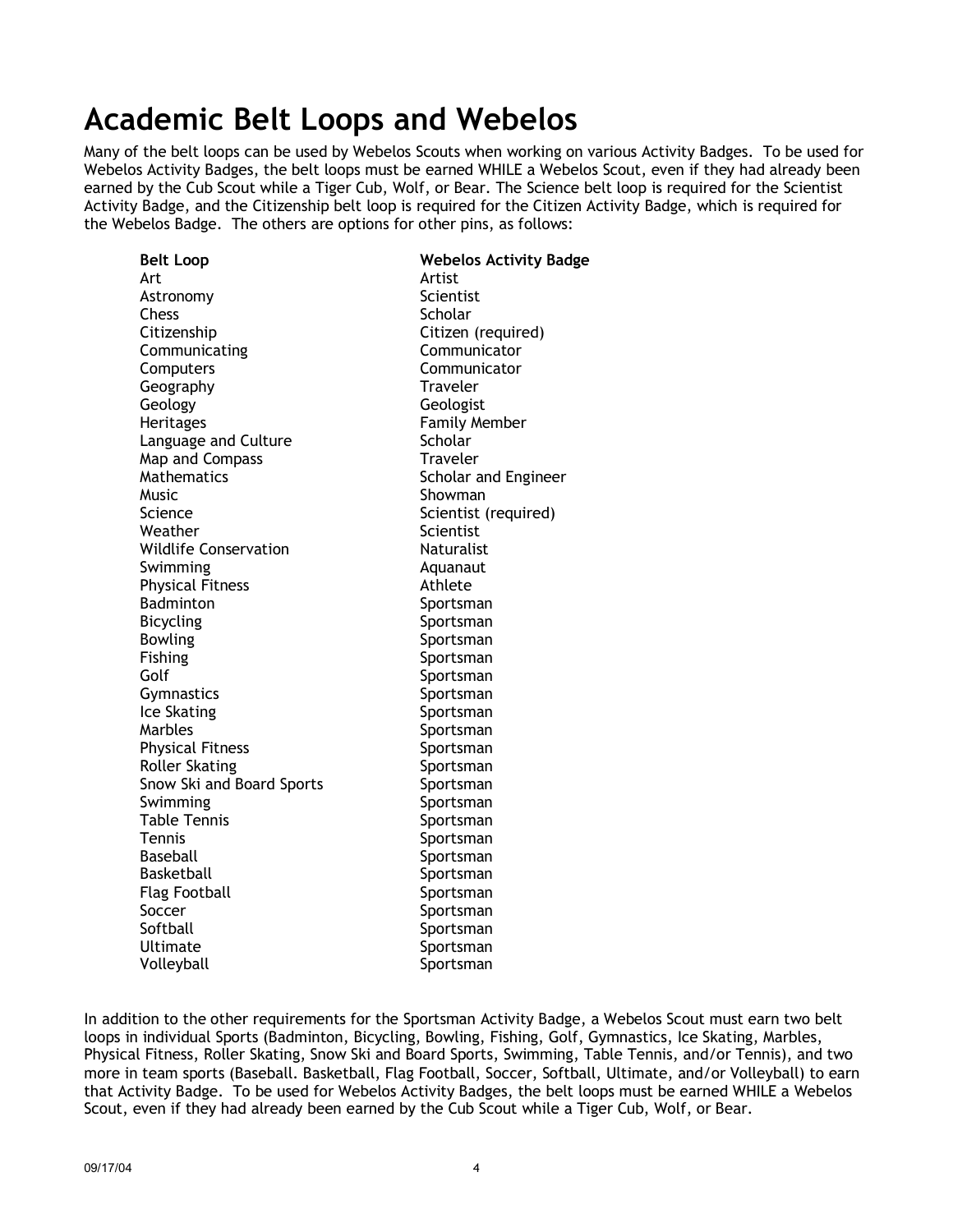## Art

## **Belt Loop**

Complete these three requirements:

- 1. Make a list of common materials used to create visual art compositions.
- 2. Demonstrate how six of the following elements of design are used in a drawing: lines, circles, dots, shapes, colors, patterns, textures, space, balance, or perspective.
- 3. Identify the three primary colors and the three secondary colors that can be made by mixing them. Show how this is done using paints or markers. Use the primary and secondary colors to create a painting

## **Academics Pin**

Earn the Art belt loop, and complete six of the following requirements:

- 1. Visit an art museum, gallery, or exhibit. Discuss with an adult the art you saw.
- 2. Create two self-portraits using two different art techniques, such as drawing, painting, printmaking, sculpture, or computer illustration.
- 3. Demonstrate how to make paper. Make a sample at least 4 inches by 4 inches.
- 4. Make a simple silkscreen or stencil. Print a card or T-shirt.
- 5. Create a freestanding sculpture or mobile using wood, metal, soap, papier-mâché, or found objects.
- 6. Create an object using clay that can be fired, baked in the oven, or hardened in water.
- 7. Photograph four subjects in one theme, such as landscapes, people, animals, sports, or buildings.
- 8. Make a collage using several different materials.
- 9. Use your artistic skills to create a postage stamp, book cover, or music CD cover.
- 10. Use a computer illustration or painting program to create a work of art.
- 11. Display your artwork in a pack, school, or community art show.

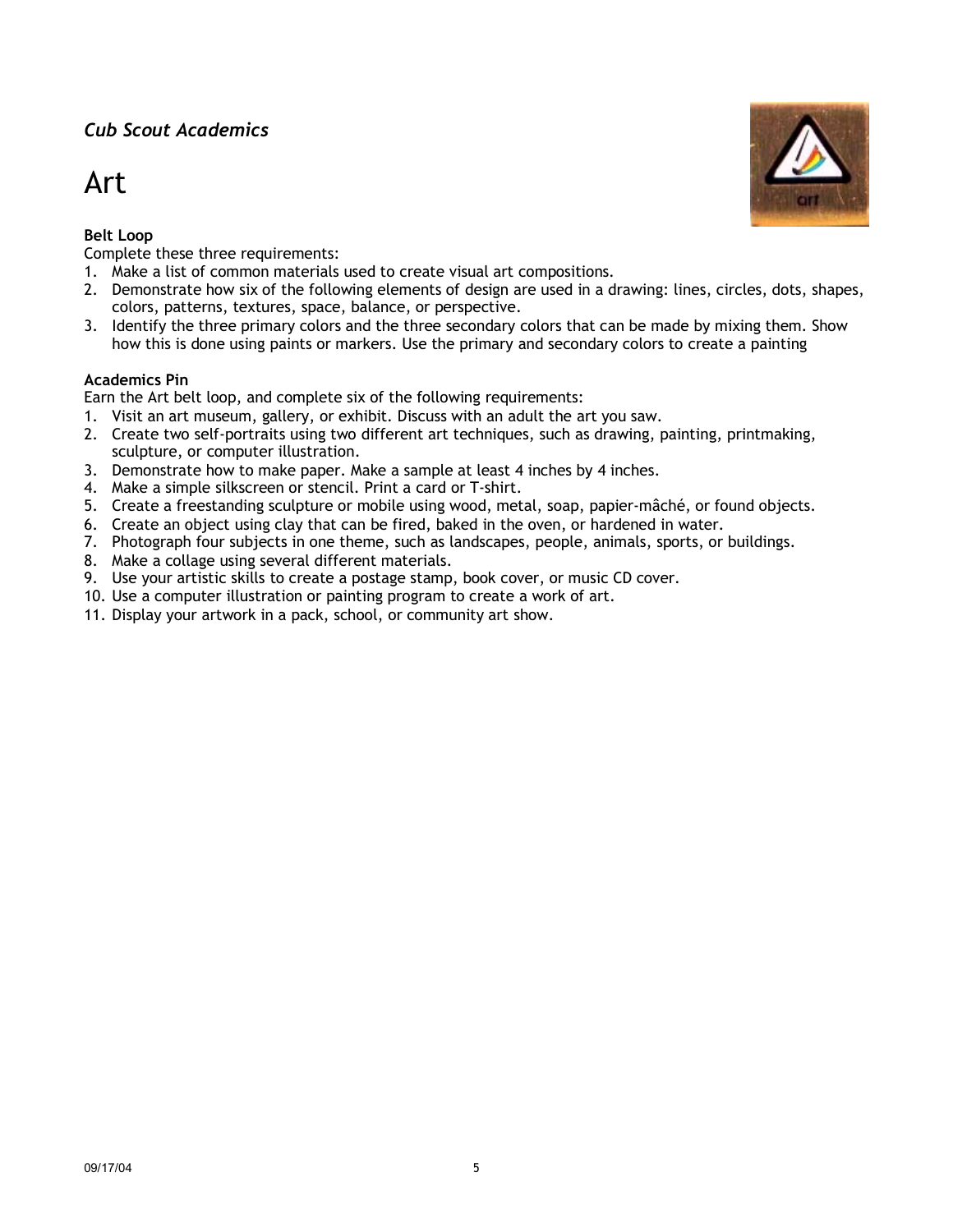## Astronomy

### **Belt Loop**

Complete these three requirements:

- 1. Set up and demonstrate how to focus a simple telescope or binoculars.
- 2. Draw a diagram of our solar system--identify the planets and other objects.
- 3. Explain the following terms: planet, star, solar system, galaxy, the Milky Way, black hole, red giant, white dwarf, comet, meteor, moon, asteroid, and universe.

#### **Academics Pin**

Earn the Astronomy belt loop, and complete five of the following requirements:

- 1. Draw a diagram of a telescope and explain how it works.
- 2. Locate and identify five constellations. You may use a telescope.
- 3. Using a telescope, find at least one planet and identify it.
- 4. Find the North Star. Explain its importance.
- 5. Interview an astronomer. Learn about careers that relate to Astronomy. What school subjects will help you get a job in astronomy?
- 6. Visit an observatory or a planetarium. Give a report on what you learned to your den.
- 7. Make a poster illustrating the different kinds of stars. Include a diagram showing the life cycle of a star.
- 8. Learn about some of the early space missions. Tell your den or family about one of them.
- 9. Find a current event about a recent happening related to space. Tell your den or family about this event.
- 10. Make a chart to show the phases of the moon over a two-month period. Define a blue moon.
- 11. Write a report on two famous astronomers.
- 12. Locate three major observatories on a map. Explain why these locations are good for astronomy.

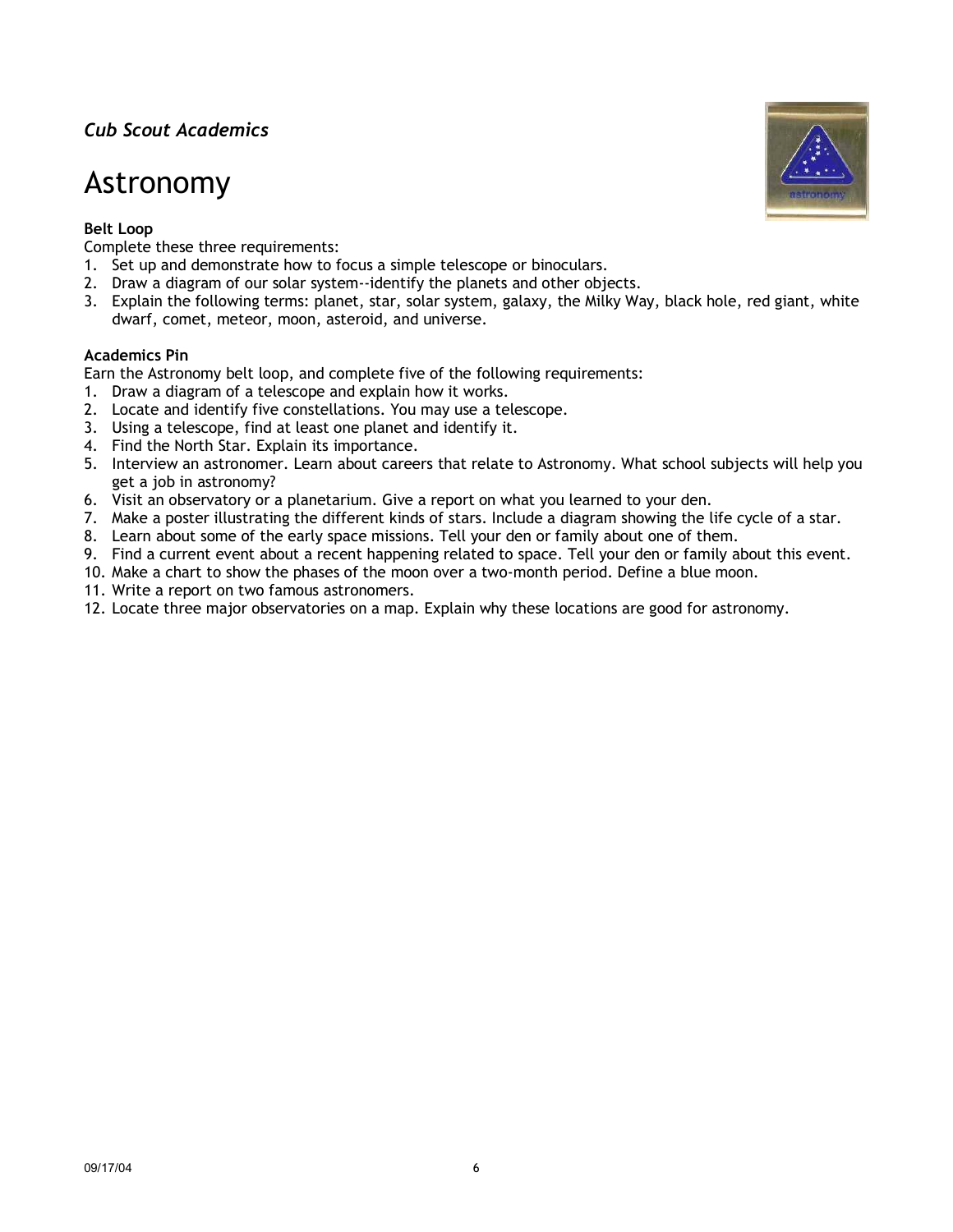## **Chess**

## **Belt Loop**

Complete these three requirements:

- 1. Identify the chess pieces and set up a chess board for play.
- 2. Demonstrate the moves of each chess piece to your den leader or adult partner.
- 3. Play a game of chess.

#### **Academics Pin**

Earn the Chess belt loop, and complete five of the following requirements:

- 1. Demonstrate basic opening principles (such as development of pieces, control center, castle, don't bring queen out too early, don't move same piece twice).
- 2. Visit a chess tournament and tell your den about it.
- 3. Participate in a pack, school, or community chess tournament.
- 4. Solve a pre-specified chess problem (e.g., "White to move and mate in three") given to you by your adult partner.
- 5. Play five games of chess.
- 6. Play 10 chess games via computer or on the Internet.
- 7. Read about a famous chess player.
- 8. Describe U.S. Chess Federation ratings for chess players.
- 9. Learn to write chess notation and record a game with another Scout.
- 10. Present a report about the history of chess to your den or family.

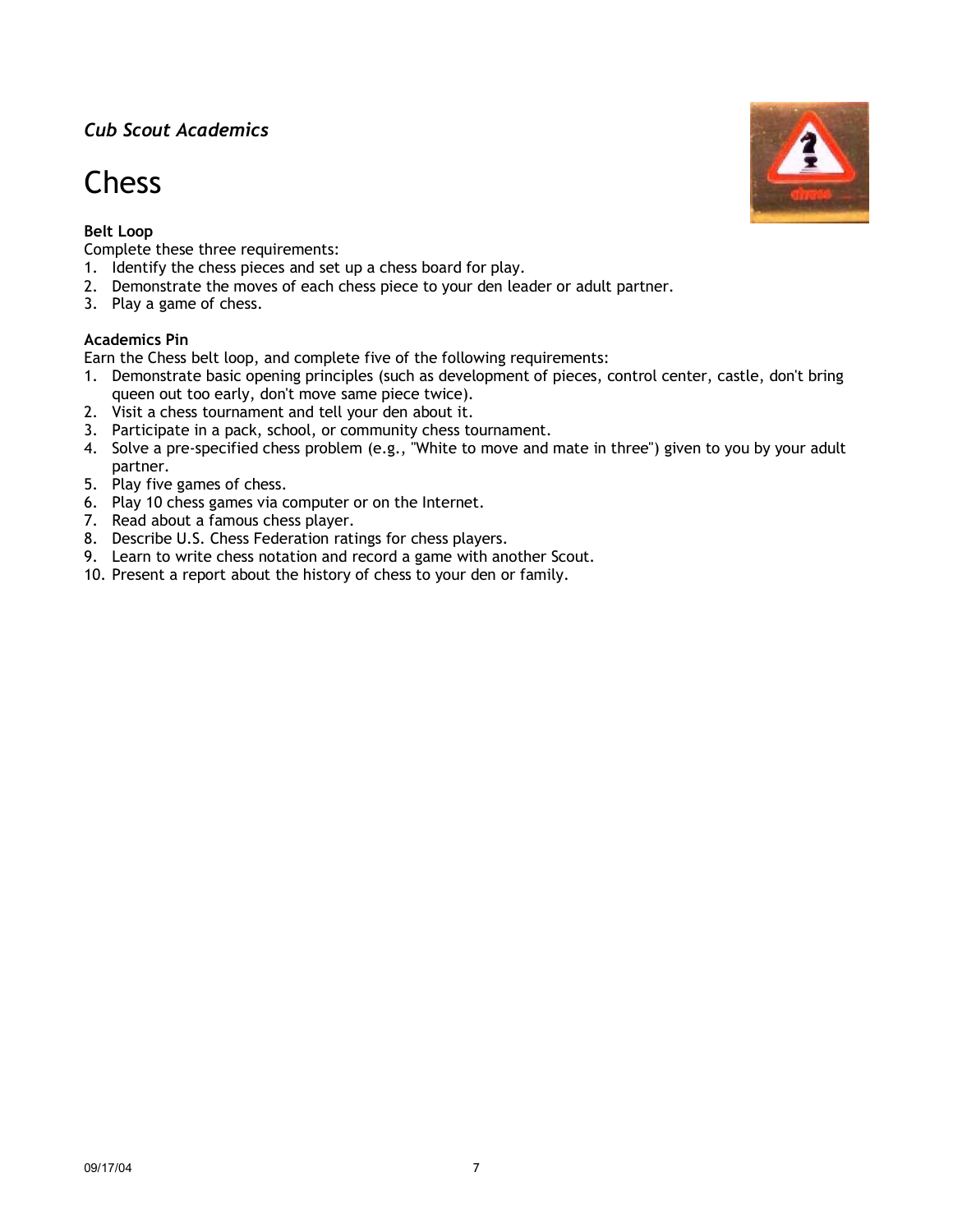## Citizenship

## **Belt Loop**

Complete these three requirements:

- 1. Develop a list of jobs you can do around the home. Chart your progress for one week.
- 2. Make a poster showing things that you can do be a good citizen.
- 3. Participate in a family, den, or school service project.

#### **Academics Pin**

Earn the Citizenship belt loop, and complete five of the following requirements:

- 1. Interview someone who has become a naturalized citizen. Give a report of your interview to your den or family.
- 2. Write a letter to your newspaper about an issue that concerns you.
- 3. Create a collage about America.
- 4. Conduct a home safety or energy audit and inspect your home. Talk with your parent or adult partner about correcting any problems you find.
- 5. Visit your local site of government. Interview someone who is involved with the governmental process.
- 6. Visit a court room and talk with someone who works there.
- 7. Go to the polls with your parents when they vote. Talk to them about their choices.
- 8. Take part in a parade with your den or pack.
- 9. List ways you can recycle various materials and conserve and protect the environment.
- 10. Attend a community event or visit a landmark in your community.

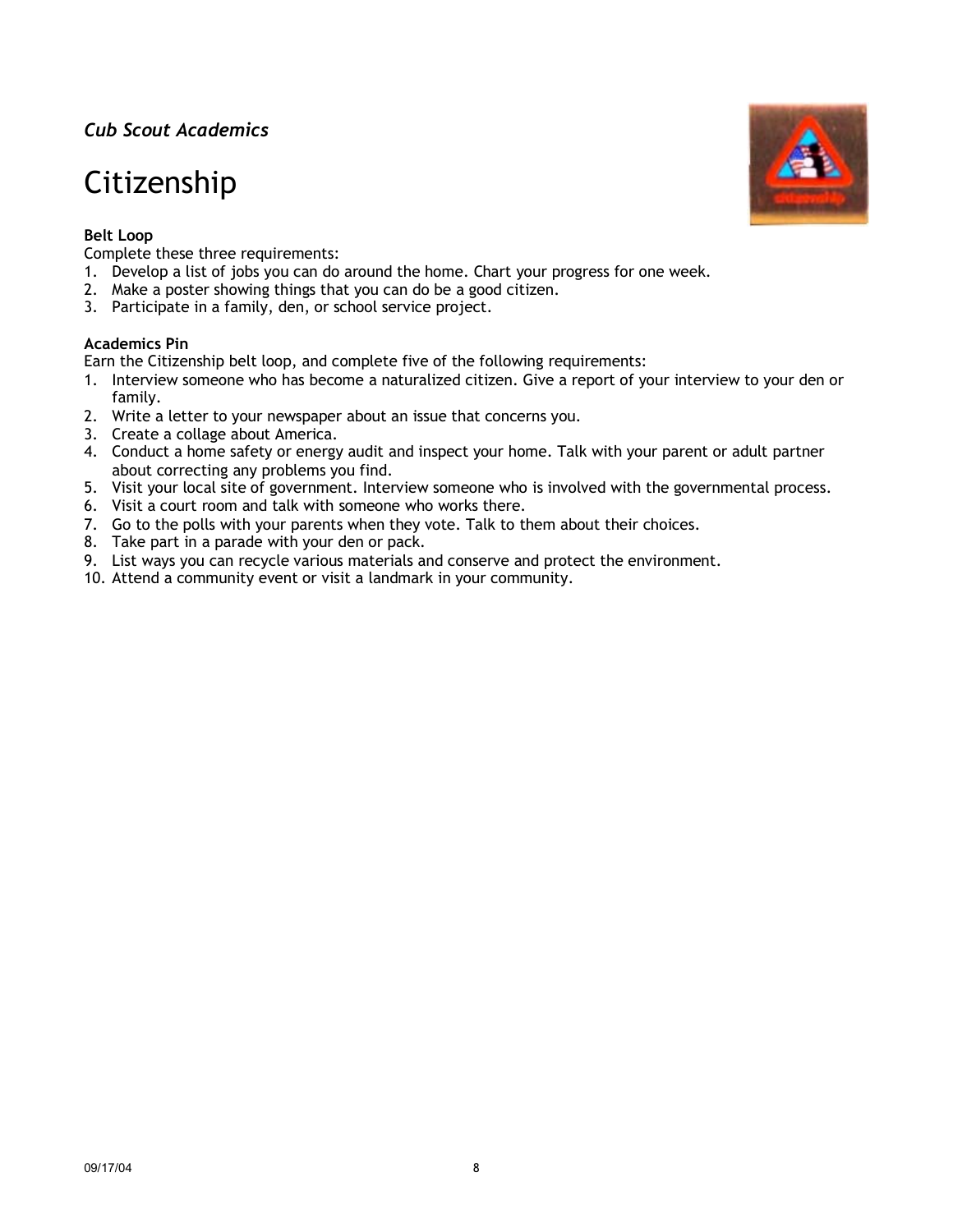# Collecting

## **Belt Loop**

Complete these three requirements:

- 1. Begin a collection of at least 10 items that all have something in common. Label the items and title your collection.
- 2. Display your collection at a pack or den meeting.
- 3. Visit a show or museum that displays different collections

## **Academics Pin**

Earn the Collecting belt loop, and complete five of the following requirements:

- 1. Give a talk about your collection to someone other than your family. Give a description of your collection, including a short history. Explain how you got started and why you decided to collect what you do.
- 2. Show how you preserve and display your collection. Explain any special precautions you must take including handling, cleaning, and storage. Note precautions for dampness, sunlight, or other weather conditions.
- 3. Read a book about what you collect.
- 4. Start a new collection of at least 20 items. Label the items, and title your collection.
- 5. Define numismatics and philately.
- 6. Join a club of collectors who share your hobby. This club may be a group of your friends.
- 7. Find out if there is a career that involves what you collect. Find out what kind of subjects you need to study to prepare for such a career.
- 8. If you collect coins or stamps, make a list of different countries in your collection. Explain how to identify each country's issues. Make a list of "clues" that help you identify the origin.
- 9. With an adult partner, visit an online auction and look for items you collect. What does it tell you about rarity and value of the things you collect?
- 10. Use a computer to catalog, organize, and keep track of your collection.
- 11. Help a friend get started on a collection of his or her own.

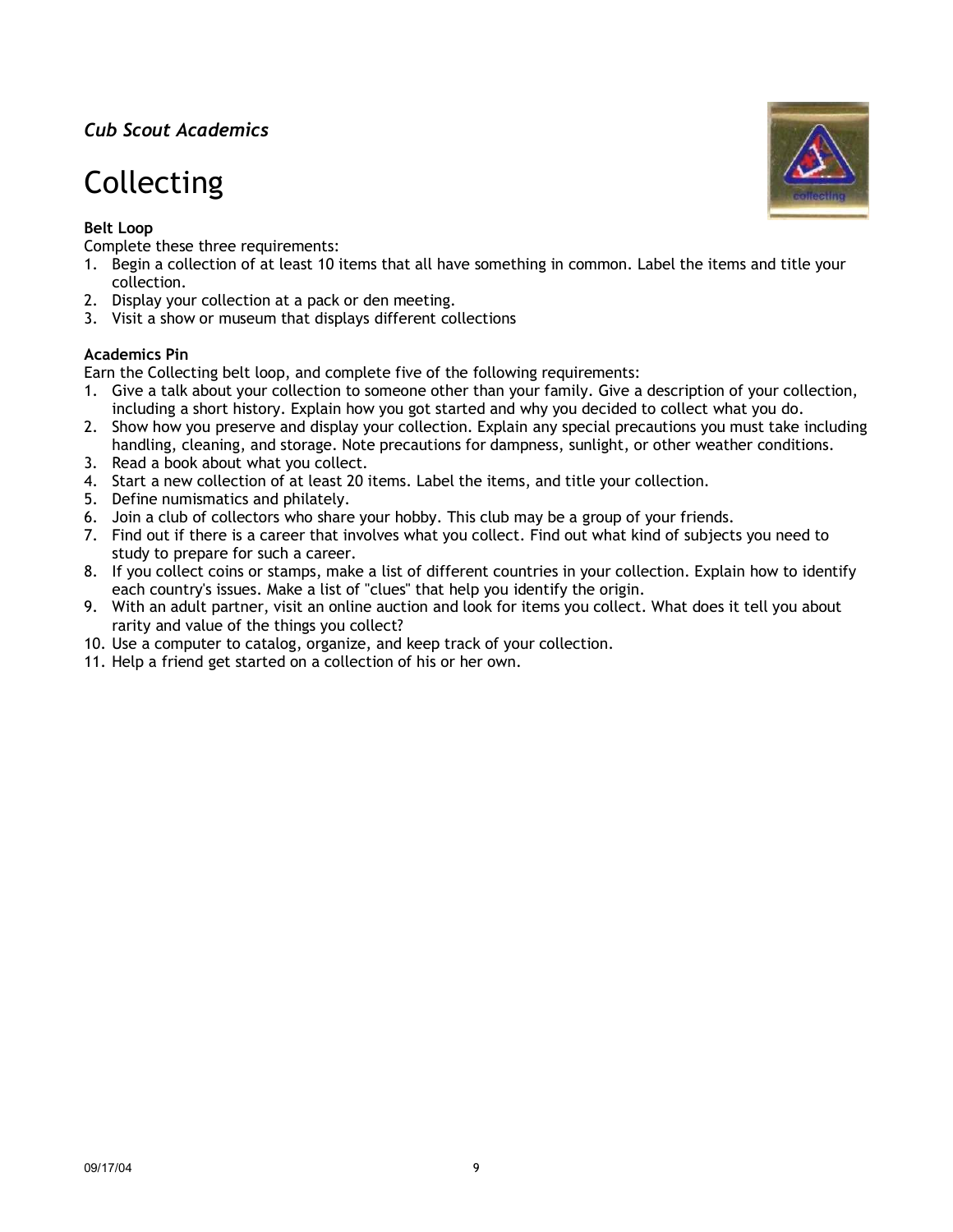# Communicating

### **Belt Loop**

Complete these three requirements:

- 1. Tell a story or relate an incident to a group of people, such as your family, den, or members of your class.
- 2. Write a letter to a friend or relative.
- 3. Make a poster about something that interests you. Explain the poster to your den.

### **Academics Pin**

Earn the Communicating belt loop, and complete five of the following requirements:

- 1. Write an original poem or story.
- 2. Keep a journal of daily activities for at least seven days.
- 3. Listen to a news story on television or the radio. Discuss the information with an adult.
- 4. Go to the library. Use the card catalog or computer reference system to find a book, and then check it out.
- 5. Read a book that has been approved by your parent or teacher. Discuss the book with an adult.
- 6. With a friend, develop a skit. Perform it at a Scout meeting, family meeting, or school event.
- 7. Learn the alphabet in sign language. Learn how to sign 10 words.
- 8. With an adult, use the Internet to search for information on a topic of interest to you.
- 9. Watch three television commercials and discuss the information in them with your parent or den leader.
- 10. Read the directions for a new game. Explain to a family member or friend how to play it.
- 11. Learn about "reading" materials for people who have poor vision or who are blind.
- 12. While traveling, make a list of road signs, animals, or license plates that you see.

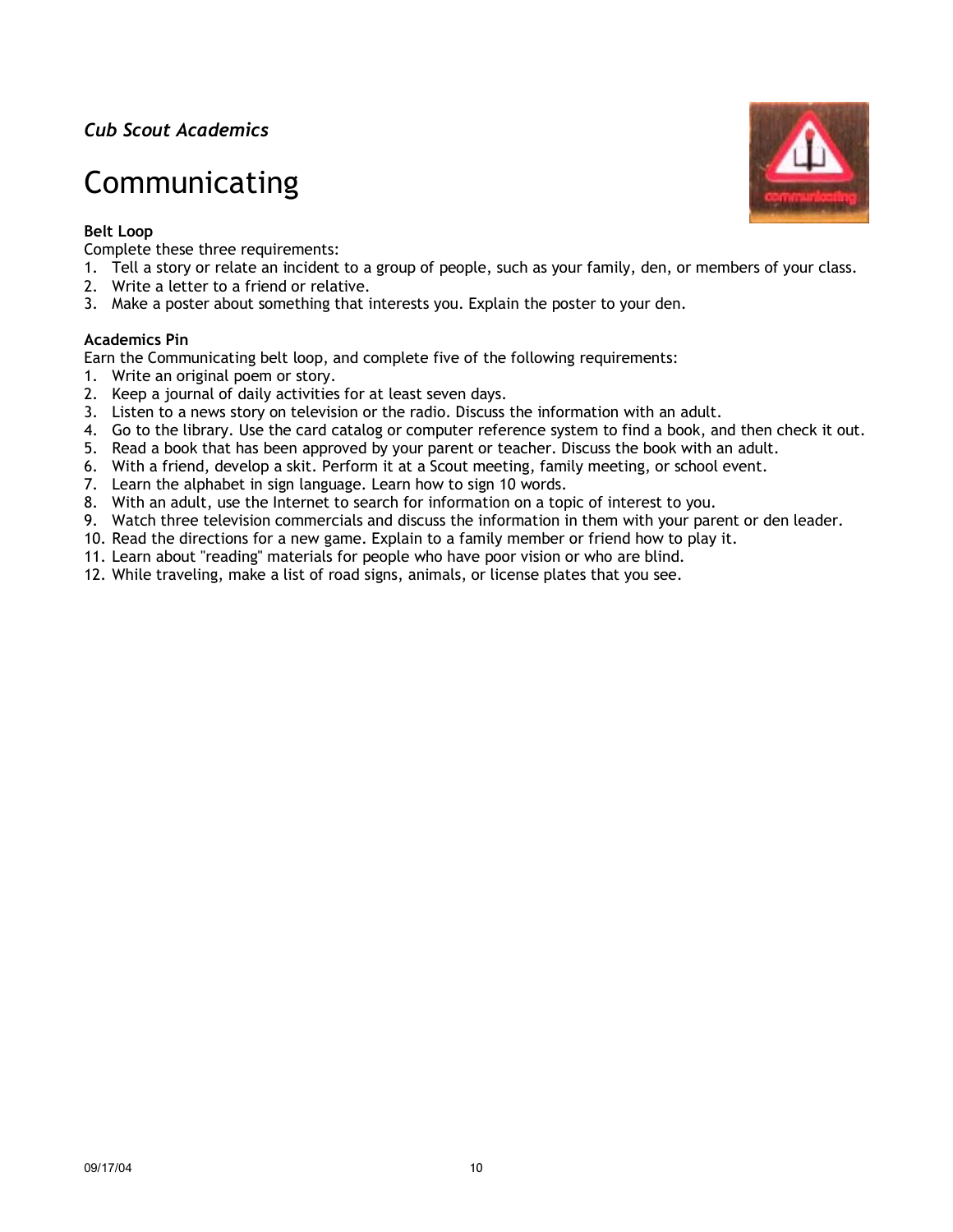## Computers

## **Belt Loop**

Complete these three requirements:

- 1. Explain these parts of a personal computer: central processing unit (CPU), monitor, keyboard, mouse, modem, and printer.
- 2. Demonstrate how to start up and shut down a personal computer properly.
- 3. Use your computer to prepare and print a document.

#### **Academics Pin**

Earn the Computers belt loop, and complete five of the following requirements:

- 1. Use a computer to prepare a report on a subject of interest to you. Share it with your den.
- 2. Make a list of 10 devices that can be found in the home that use a computer chip to function.
- 3. Use a computer to maintain a balance sheet of your earnings or allowance for four weeks.
- 4. Use a spreadsheet program to organize some information.
- 5. Use an illustration, drawing, or painting program to create a picture.
- 6. Use a computer to prepare a thank-you letter to someone.
- 7. Log on to the Internet. Visit the Boy Scouts of America homepage (http://www.scouting.org).
- 8. Discuss personal safety rules you should pay attention to while using the Internet.
- 9. Practice a new computer game for two weeks. Demonstrate an improvement in your scores.
- 10. Correspond with a friend via e-mail. Have at least five e-mail replies from your friend.
- 11. Visit a local business or government agency that uses a mainframe computer to handle its business. Explain how computers save the company time and money in carrying out its work.

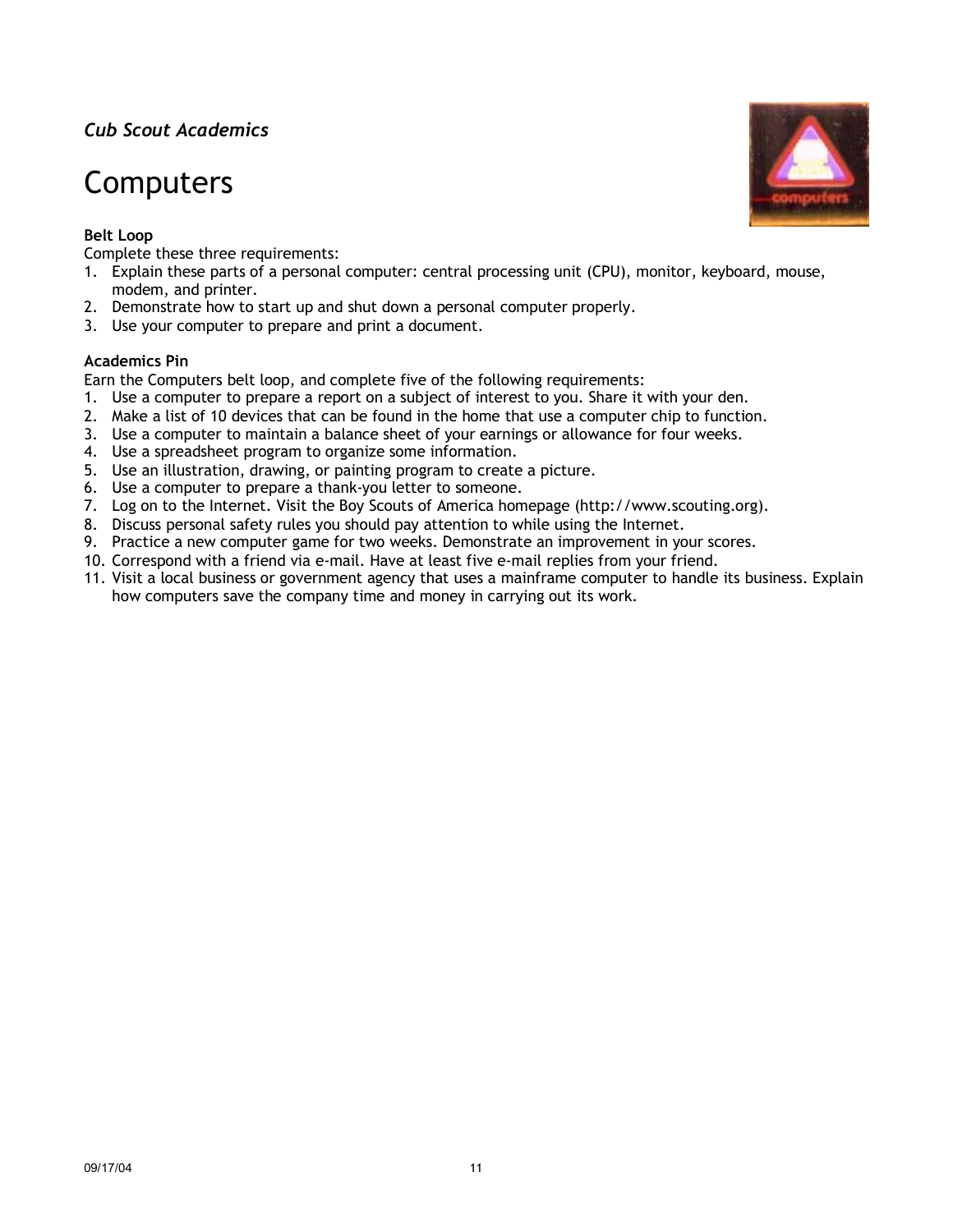# Geography

## **Belt Loop**

Complete these three requirements:

- 1. Draw a map of your neighborhood. Show natural and manmade features. Include a key or legend of map symbols.
- 2. Learn about the physical geography of your community. Identify the major landforms within 100 miles. Discuss with an adult what you learned.
- 3. Use a world globe or map to locate the continents, the oceans, the equator, and the northern and southern hemispheres. Learn how longitude and latitude lines are used to locate a site.

### **Academics Pin**

Earn the Geography belt loop, and complete five of the following requirements:

- 1. Make a three-dimensional model of an imaginary place. Include five different landforms, such as mountains, valleys, lakes, deltas, rivers, buttes, plateaus, basins, and plains.
- 2. List 10 cities around the world. Calculate the time it is in each city when it is noon in your town.
- 3. Find the company's location on the wrapper or label of 10 products used in your home, such as food, clothing, toys, and appliances. Use a world map or atlas to find each location.
- 4. On a map, trace the routes of some famous explorers. Show the map to your den or family.
- 5. On a United States or world map, mark where your family members and ancestors were born.
- 6. Keep a map record of the travels of your favorite professional sports team for one month.
- 7. Read a book (fiction or nonfiction) in which geography plays an important part.
- 8. Take part in a geography bee or fair in your pack, school, or community.
- 9. Choose a country in the world and make a travel poster for it.
- 10. Play a geography-based board game or computer game. Tell an adult some facts you learned about a place that was part of the game.
- 11. Draw or make a map of your state. Include rivers, mountain ranges, state parks, and cities. Include a key or legend of map symbols.

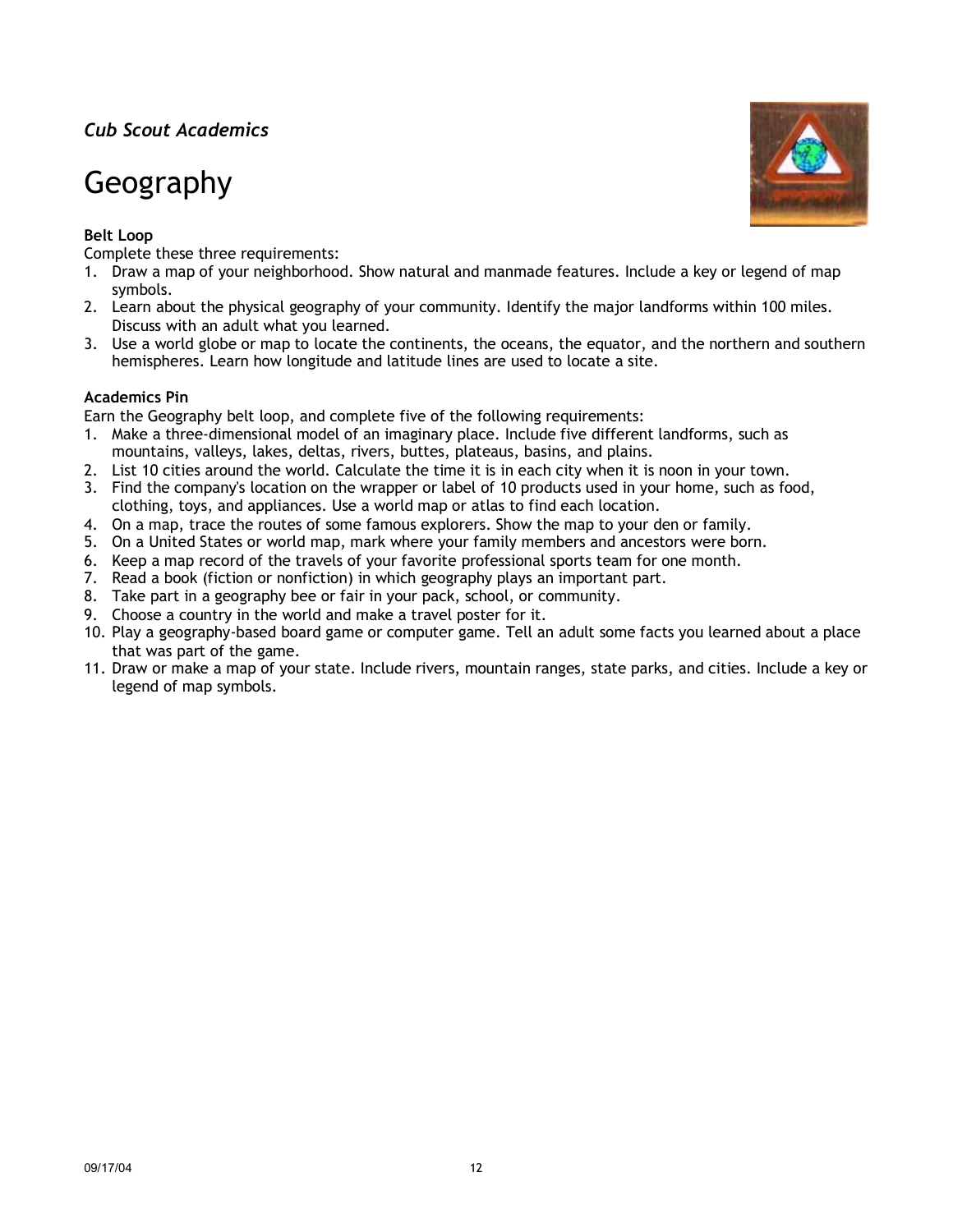# Geology

### **Belt Loop**

Complete these three requirements:

- 1. Define geology.
- 2. Collect a sample of igneous, sedimentary, and metamorphic rocks. Explain how each was formed.
- 3. Explain the difference between a rock and a mineral.

#### **Academics Pin**

Earn the Geology belt loop, and complete five of the following requirements:

- 1. Make a plaster cast of a fossil.
- 2. Make a special collection of rocks and minerals that illustrates the hardness scale.
- 3. Give examples of sedimentary, igneous, and metamorphic rocks.
- 4. Gather several different types of rocks. Compare them and put them in groups according to physical properties such as color, texture, luster, hardness, or crystals.
- 5. Describe the effects of wind, water, and ice on the landscape.
- 6. Make "pet rocks" using rocks, paint, and glue-on eyes. Tell a creative story about your pet rocks.
- 7. Draw a diagram showing different types of volcanoes or draw a diagram that labels the different parts of a volcano.
- 8. Make a crystal garden.
- 9. Make a collection of five different fossils and identify them to the best of your ability.
- 10. Make a poster or display showing 10 everyday products that contain or use rocks or minerals.
- 11. Visit a mine, oil or gas field, gravel pit, stone quarry, or similar area of special interest related to geology.
- 12. Visit with a geologist. Find out how he or she prepared for the job. Discuss other careers related to geology.
- 13. Draw the inside of a cave showing the difference between stalactites and stalagmites.

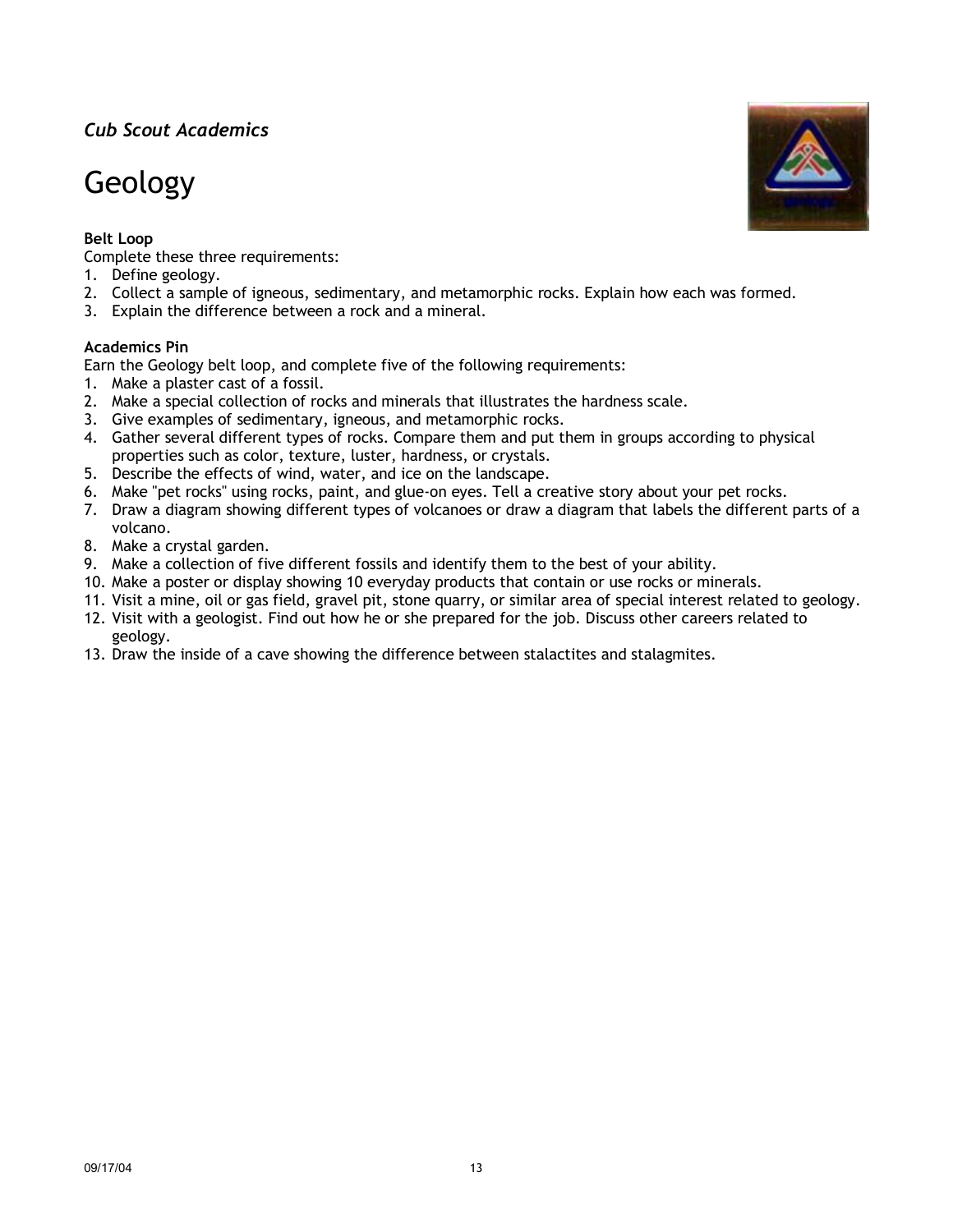## **Heritages**

## **Belt Loop**

Complete these three requirements:

- 1. Talk with members of your family about your family heritage: its history, traditions, and culture.
- 2. Make a poster that shows the origins of your ancestors. Share it with your den or other group.
- 3. Draw a family tree showing members of your family for three generations.

### **Academics Pin**

Earn the Heritages belt loop, and complete five of the following requirements:

- 1. Participate in a pack heritage celebration in which Cub Scouts give presentations about their family heritage.
- 2. Attend a family reunion.
- 3. Correspond with a pen pal from another country. Find out how his or her heritage is different from yours.
- 4. Learn 20 words in a language other than your native language.
- 5. Interview a grandparent or other family elder about what it was like when he or she was growing up.
- 6. Work with a parent or adult partner to organize family photographs in a photo album.
- 7. Visit a genealogy library and talk with the librarian about how to trace family records. Variation:- Access a genealogy Web site and learn how to use it to find out information about ancestors.
- 8. Make an article of clothing, a toy, or a tool that your ancestors used. Show it to your den.
- 9. Help your parent or adult partner prepare one of your family's traditional food dishes.
- 10. Learn about the origin of your first, middle, or last name.

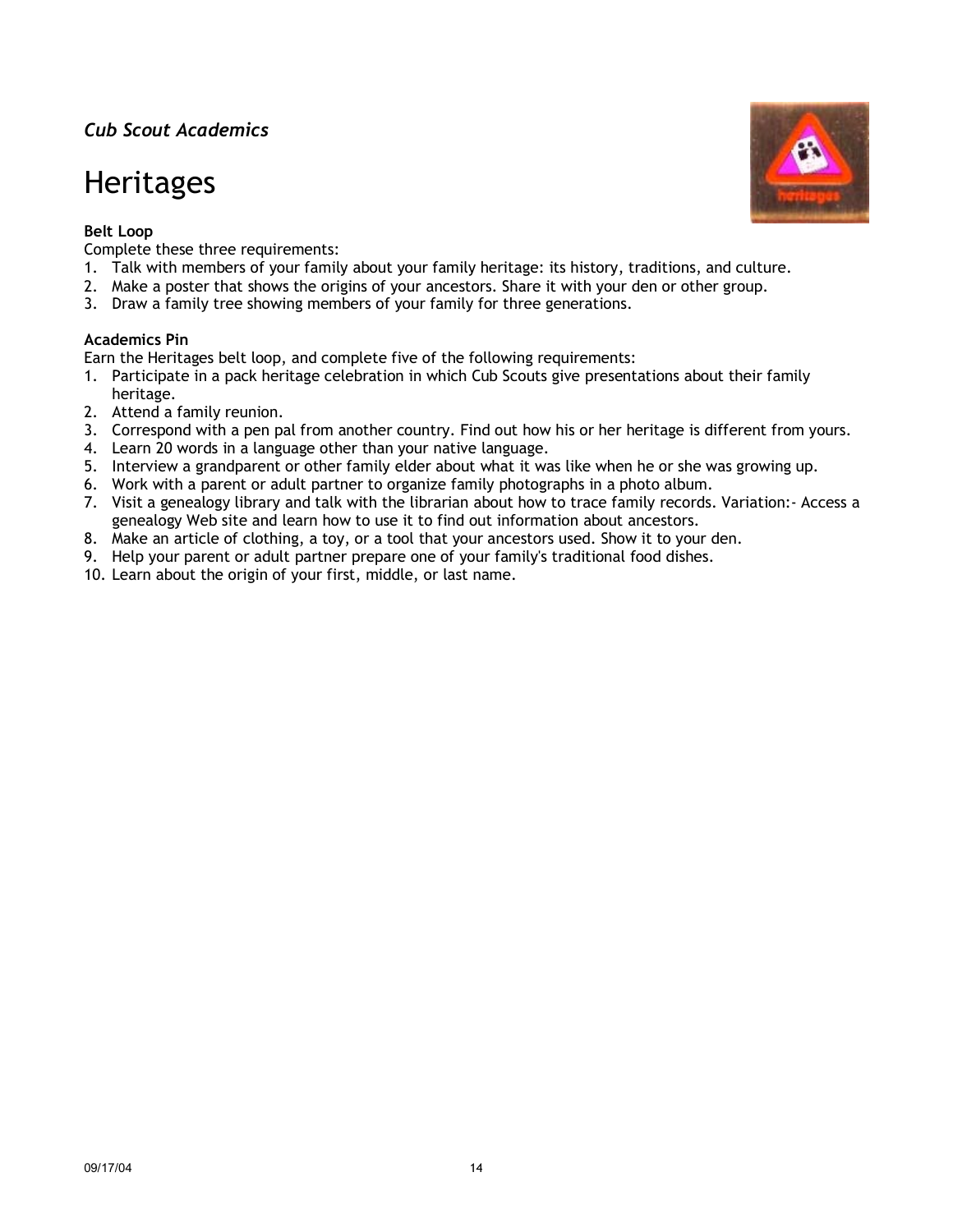# Language and Culture

## **Belt Loop**

Complete these three requirements:

- Talk with someone who grew up in a different country than you did. Find out what it was like and how it is different from your experience.
- Learn 10 words that are in a different language than your own.
- Play two games that originated in another country or culture.

### **Academics Pin**

Earn the Language and Culture belt loop, and complete seven of the following requirements:

- 1. Earn the BSA Interpreter Strip.
- 2. Write the numbers 1-10 in Chinese or another number system other than the one we normally use (we use the Arabic system).
- 3. Visit an embassy, consulate, or charge d'affairs for another country.
- 4. Make a display of stamps or postcards of another country. Explain the importance or symbolism of the things depicted to that country's culture.
- 5. Learn 30 words in a language other than your own.
- 6. Learn a song in another country's language.
- 7. Say five words in American Sign Language. One of these words could be your first name.
- 8. Visit a restaurant that specializes in recipes from another country.
- 9. Watch a TV show or movie in a foreign language. Tell how easy or difficult it was to understand what was happening.
- 10. Interview an interpreter. Find out what his or her job is like.
- 11. Make a list of 30 things around your home that were made in another country.
- 12. Read a book or story about an immigrant to the United States.
- 13. If the Scout's native language is not English, then English may be used to satisfy the appropriate requirements.

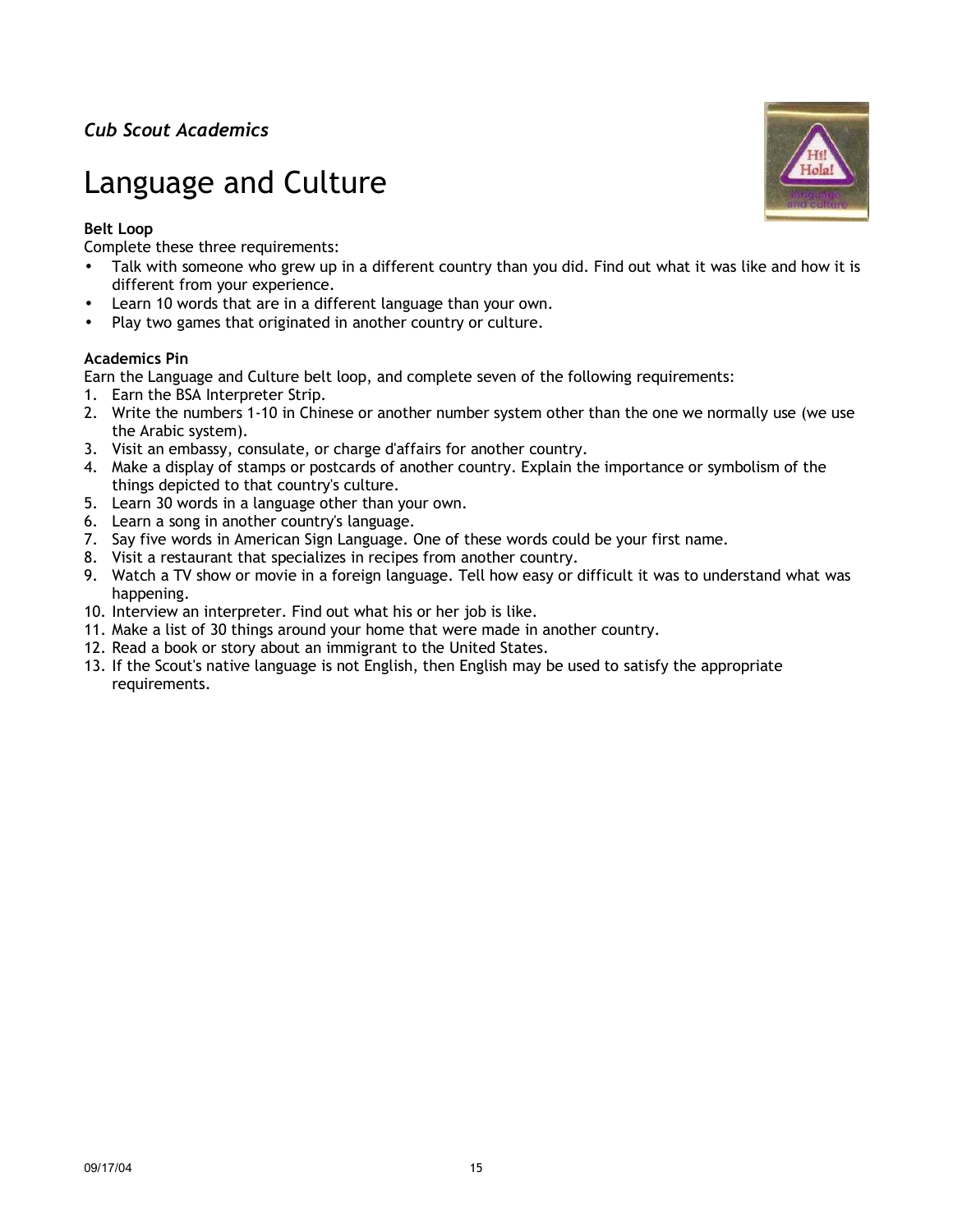# Map and Compass

### **Belt Loop**

Complete these three requirements:

- 1. Show how to orient a map. Find three landmarks on the map
- 2. Explain how a compass works.
- 3. Draw a map of your neighborhood. Label the streets and plot the route you take to get to a place that you often visit.

#### **Academics Pin**

Earn the Map and Compass belt loop, and complete five of the following requirements:

- 1. Define cartography.
- 2. Make a poster showing 10 map symbols and their meaning.
- 3. Read a book or story about a famous explorer or navigator. Tell your den or family what you learned.
- 4. Make a simple compass with a magnet and pin.
- 5. Explain the difference between latitude and longitude and show them on a map or globe.
- 6. Draw a compass rose for a map. Label north, south, east, and west.
- 7. Study a blank map of the United States of America. Label your state, and the states that share its boundary lines.
- 8. In the field, show how to take a compass bearing and how to follow it.
- 9. Show how to measure distances, using a scale on a map legend.
- 10. Measure your pace. Then layout a simple compass course for your den to try.
- 11. Using a road map, determine how many miles it is between two major cities or familiar destinations.
- 12. Explain what the different map colors can mean on a map.

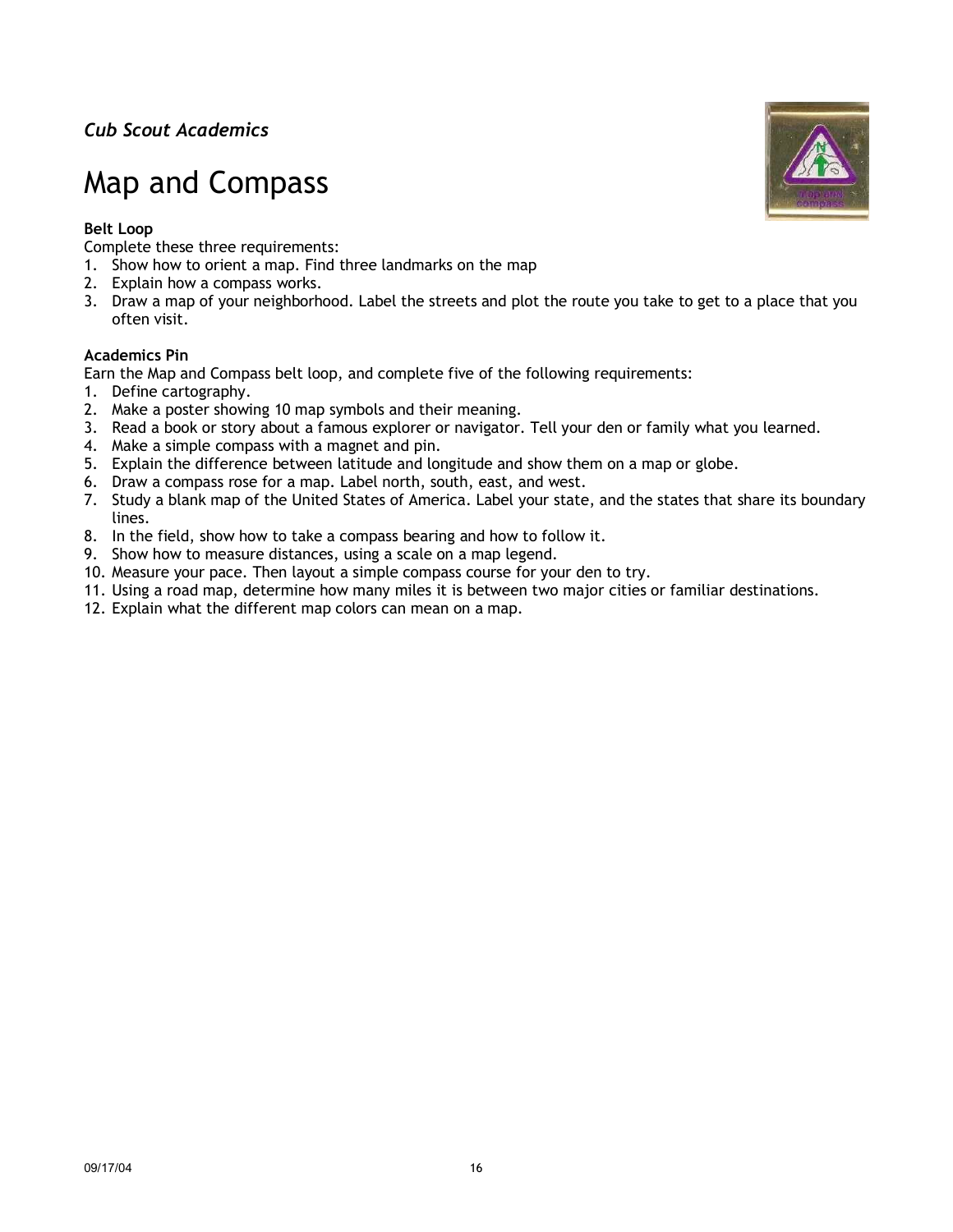## Mathematics

## **Belt Loop**

Complete these three requirements:

- 1. Do five activities within your home or school that require the use of mathematics. Explain to your den how you used everyday math.
- 2. Keep track of the money you earn and spend for three weeks.
- 3. Measure five items using both metric and non-metric measures. Find out about the history of the metric system of measurement.

## **Academics Pin**

Earn the Mathematics belt loop, and complete one from each of the five areas below:

- Geometry is related to measurement but also deals with objects and positions in space.
	- 1.1 Many objects can be recognized by their distinctive shapes: a tree, a piece of broccoli, a violin. Collect 12 items that can be recognized, classified, and labeled by their distinctive shape or outline.
	- 1.2 Select a single shape or figure. Observe the world around you for at least a week and keep a record of where you see this shape or figure and how it is used.
	- 1.3 Study geometry in architecture by exploring your neighborhood or community. Look at different types of buildings-houses, churches, businesses, etc.-and create a presentation (a set of photographs, a collage of pictures from newspapers and magazines, a model) that you can share with your den or pack to show what you have seen and learned about shapes in architecture.
- 2 Calculating is adding, subtracting, multiplying, and dividing numbers.
	- 2.1 Learn how an abacus or slide rule works and teach it to a friend or to your den or pack.
	- 2.2 Go shopping with an adult and use a calculator to add up how much the items you buy will cost. See whether your total equals the total at check out.
	- 2.3 Visit a bank and have someone there explain to you about how interest works. Use the current interest rate and calculate how much interest different sums of money will earn.
- 3 Statistics is collecting and organizing numerical information and studying patterns.
	- 3.1 Explain the meaning of these statistical words and tools: data, averaging, tally marks, bar graph, line graph, pie chart, and percentage.
	- 3.2 Conduct an opinion survey through which you collect data to answer a question, and then show your results with a chart or graph. For instance: What is the favorite food of the Cub Scouts in your pack (chart how many like pizza, how many like hamburgers, etc.).
	- 3.3 Study a city newspaper to find as many examples as you can of statistical information.
	- 3.4 Learn to use a computer spreadsheet.
- 4 Probability helps us know the chance or likelihood of something happening.
	- 4.1 Explain to your den how a meteorologist or insurance company (or someone else) might use the mathematics of probability to predict what might happen in the future (i.e., the chance that it might rain, or the chance that someone might be in a car accident).
	- 4.2 Conduct and keep a record of a coin toss probability experiment.
	- 4.3 Guess the probability of your sneaker landing on its bottom, top, or side, and then flip it 100 times to find out which way it lands. Use this probability to predict how a friend's sneaker will land.
- 5 Measuring is using a unit to express how long or how big something is, or how much of it there is.
	- 5.1 Interview four adults in different occupations to see how they use measurement in their jobs.
	- 5.2 Measure how tall someone is. Have them measure you.
	- 5.3 Measure how you use your time by keeping a diary or log of what you do for a week. Then make a chart or graph to display how you spend your time.
	- 5.4 Measure, mix, and cook at least two recipes. Share your snacks with family, friends, or your den.

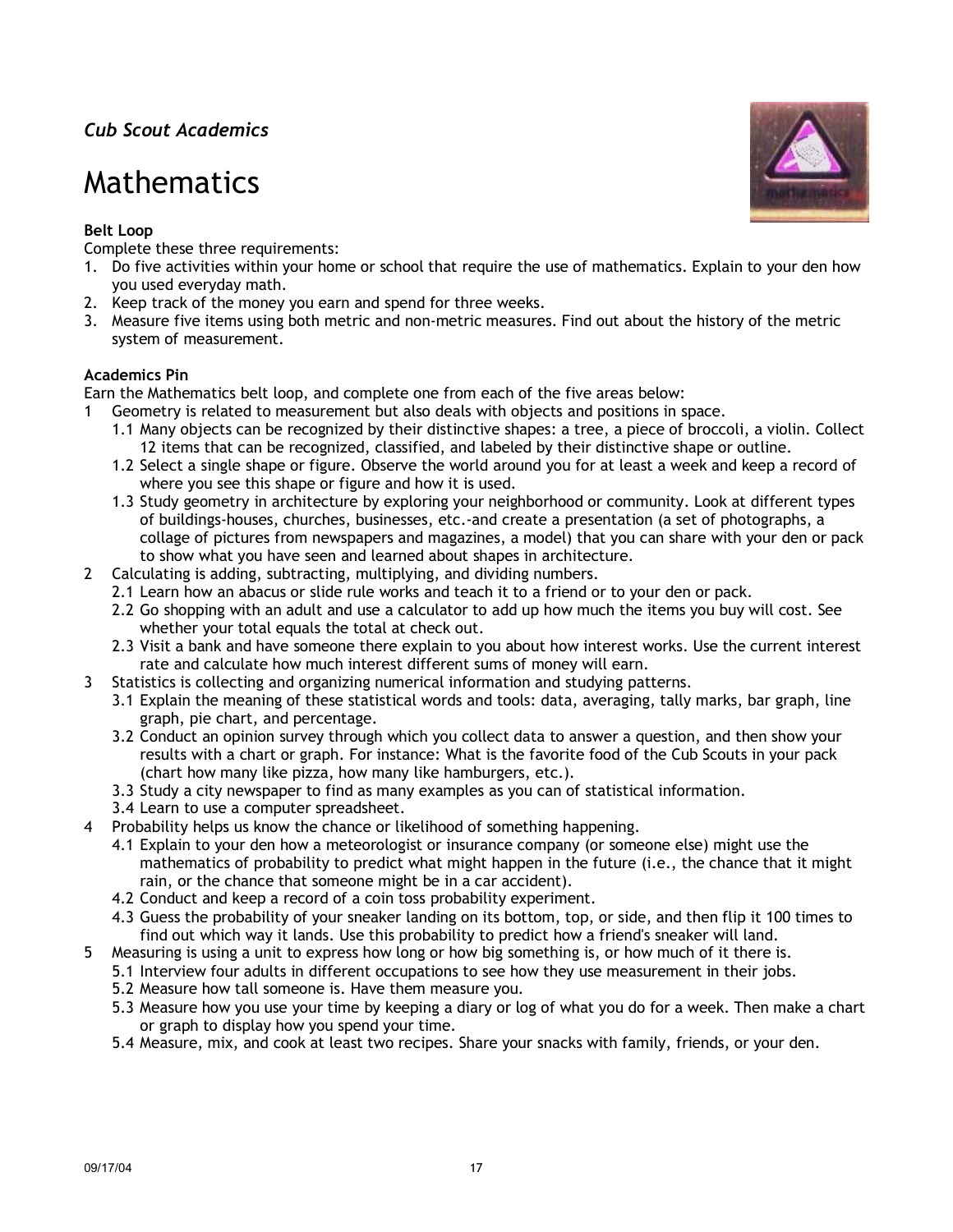## Music



Complete these three requirements:

- 1 Explain why music is an important part of our culture.
- 2 Pick a song with at least two verses and learn it by heart.
- 3 Listen to four different types of music either recorded or live.

#### **Academics Pin**

Earn the Music belt loop, and complete five of the following requirements:

- 1 Make a musical instrument and play it for your family, den, or pack.
- 2 Teach your den a song.
- 3 Play a song by yourself or in a group, in unison or in harmony.
- 4 Create an original melody and/or original words for a song.
- 5 Using a tape recorder, capture natural sounds of the environment or record songs you create, and use your recording as a soundtrack for a short skit or as background for a movement activity.
- 6 Attend a live musical performance or concert.
- 7 Demonstrate conducting patterns for two songs using two different meters (two-, three-, or four- beat meter) while your adult partner or den members sing or play the songs you have selected.
- 8 Take voice or dance lessons or lessons to learn to play an instrument.
- 9 Create movements to a piece of music without words to demonstrate the moods of the music: happy, sad, calm, excited, playful, inspired.
- 10 Learn about a composer of some music that you enjoy.

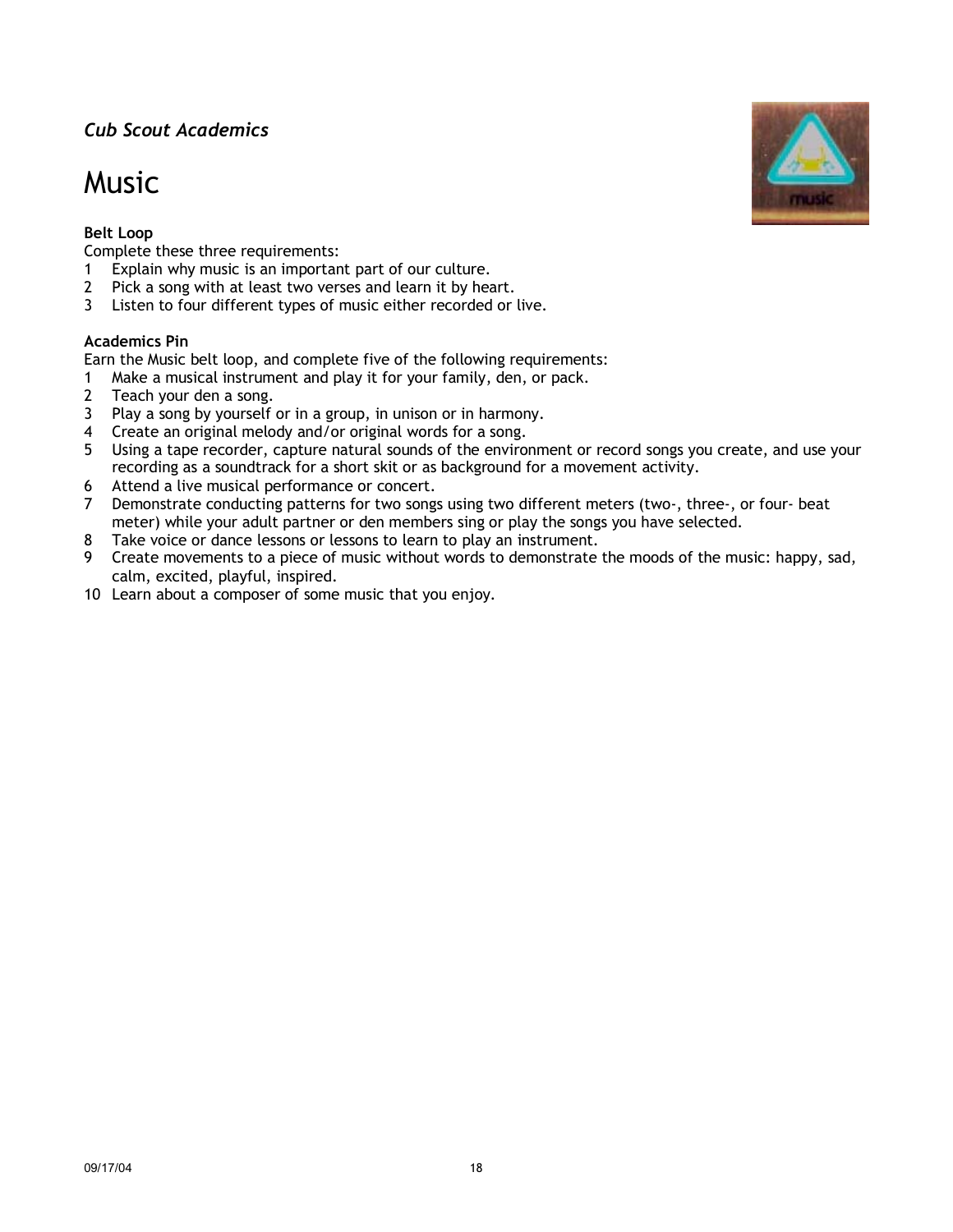# Science

## **Belt Loop**

Complete these three requirements:

- 1 Explain the scientific method to your adult partner.
- 2 Use the scientific method in a simple science project Explain the results to an adult.
- 3 Visit a museum, a laboratory, an observatory, a zoo, an aquarium, or other facility that employs scientists. Talk to a scientist about his or her work.

### **Academics Pin**

Earn the Science belt loop, and complete five of the following requirements:

- 1 Make a simple electric motor that works.
- 2 Find a stream or other area that shows signs of erosion. Try to discover the cause of the erosion.
- 3 Plant seeds. Grow a flower, garden vegetable, or other plant.
- 4 Use these simple machines to accomplish tasks: lever, pulley, wheel-and-axle, wedge, inclined plane, and screw.
- 5 Learn about solids, liquids, and gases using just water. Freeze water until it turns into ice. Then, with an adult, heat the ice until it turns back into a liquid and eventually boils and becomes a gas.
- 6 Build models of two atoms and two molecules, using plastic foam balls or other objects.
- 7 Make a collection of igneous, metamorphic, and sedimentary rocks and label them.
- 8 Learn about a creature that lives in the ocean. Share what you have learned with your den or family.
- 9 Label a drawing or diagram of the bones of the human skeleton.
- 10 Make a model or poster of the solar system. Label the planets and the sun.
- 11 Do a scientific experiment in front of an audience. Explain your results.
- 12 Read a book about a science subject that interests you.

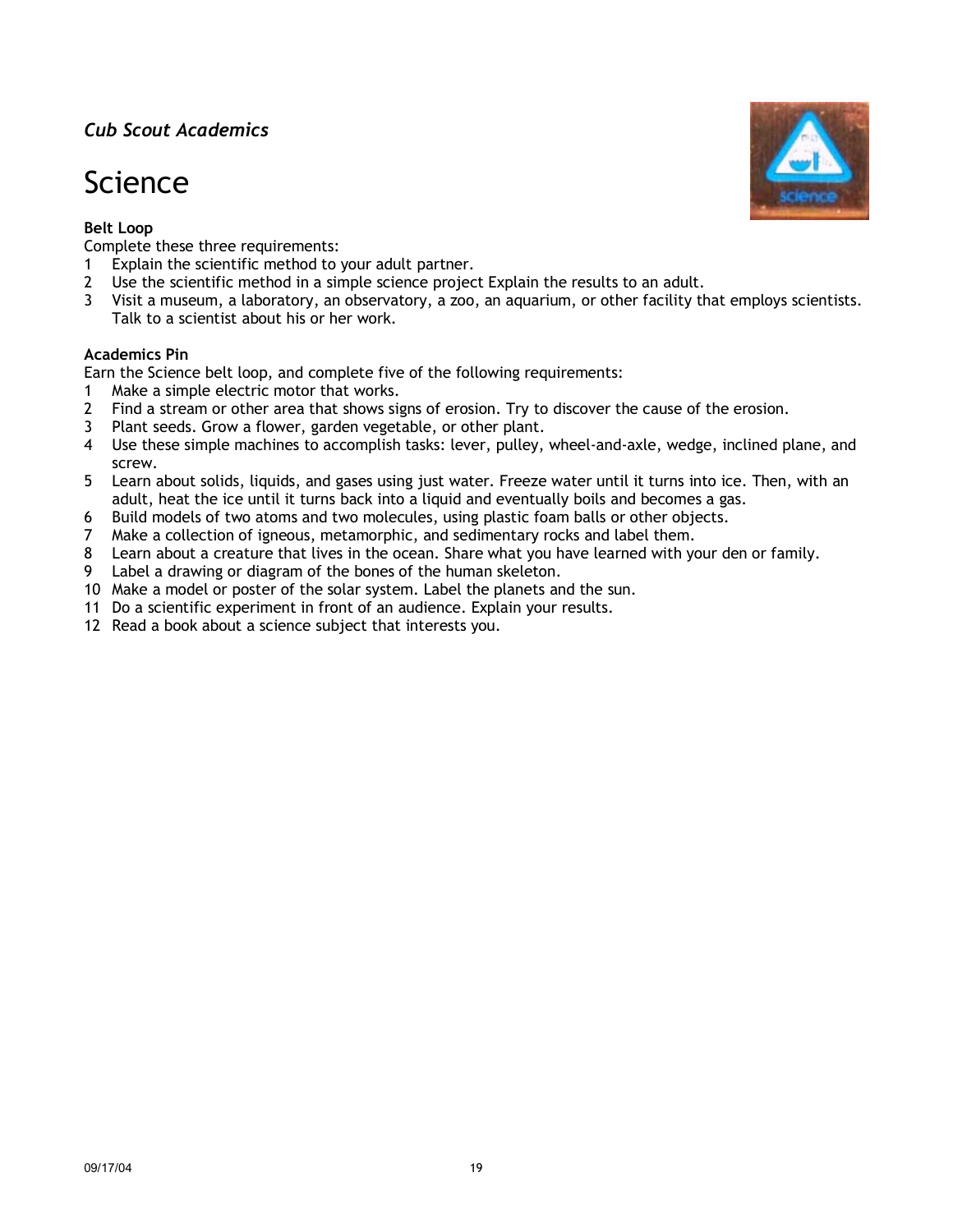## Weather

## **Belt Loop**

Complete these three requirements:

- 1 Make a poster that shows and explains the water cycle.
- 2 Set up a simple weather station to record rainfall, temperature, air pressure, or evaporation for one week.
- 3 Watch the weather forecast on a local television station.

### **Academics Pin**

Earn the Weather belt loop, and complete five of the following requirements:

- 1 Define the following terms: weather, humidity, precipitation, temperature, and wind.
- 2 Explain how clouds are made. Describe the different kinds of clouds stratus, cumulus, cumulonimbus, and cirrus - and what kind of weather can be associated with these cloud types.
- 3 Describe the climate in your state. Compare its climate with that in another state.
- 4 Describe a potentially dangerous weather condition in your community. Discuss safety precautions and procedures for dealing with this condition.
- 5 Define what is meant by acid rain. Explain the greenhouse effect.
- 6 Talk to a meteorologist about his or her job. Learn about careers in meteorology.
- 7 Make a weather map of your state or country, using several weather symbols.
- 8 Explain the differences between tornadoes and hurricanes.
- 9 Make a simple weather vane. Make a list of other weather instruments and describe what they do.
- 10 Explain how weather can affect agriculture and the growing of food.
- 11 Make a report to your den or family on a book about weather.
- 12 Explain how rainbows are formed and then draw and color a rainbow.

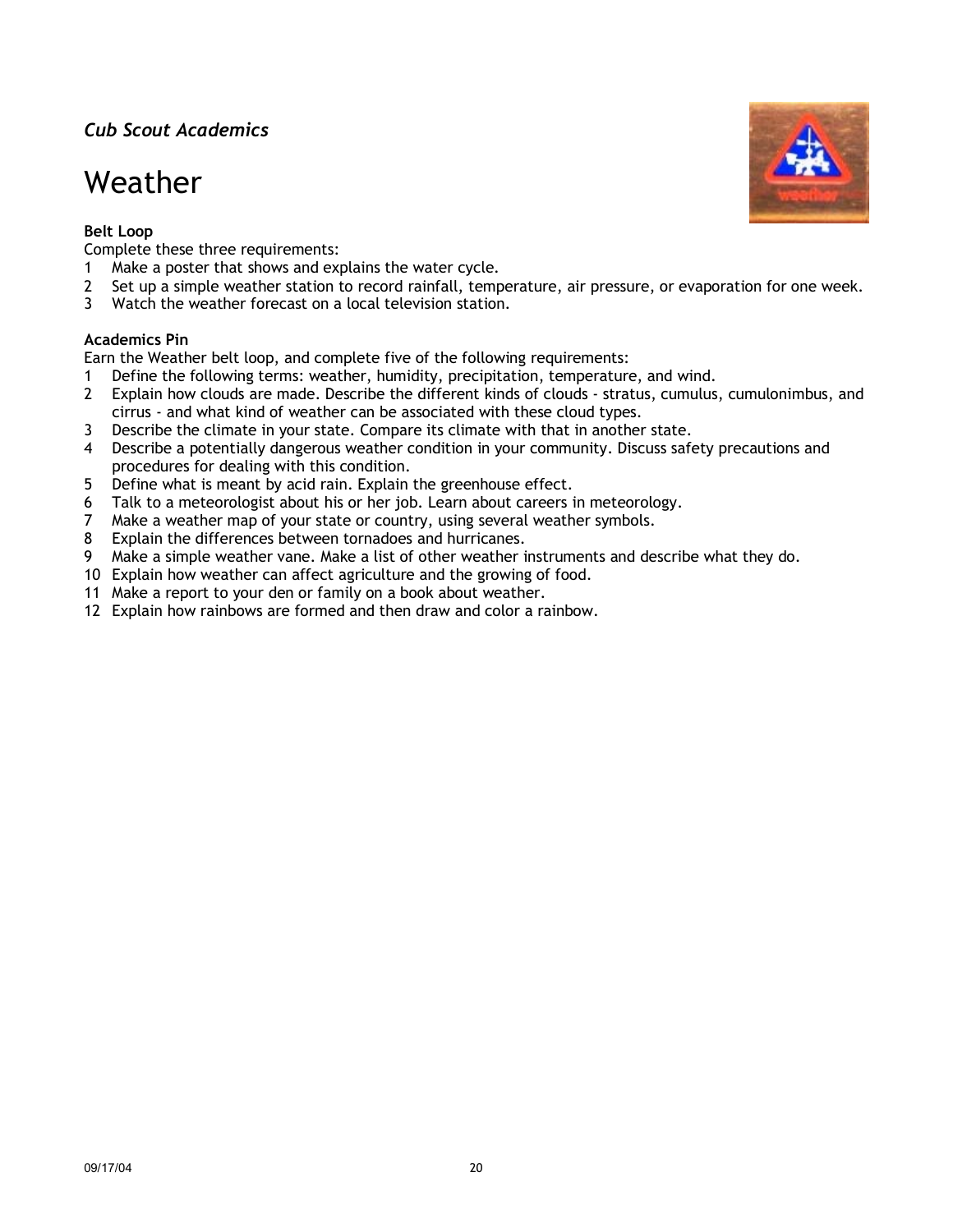# Wildlife Conservation

### **Belt Loop**

Complete these three requirements:

- 1 Explain what natural resources are and why it's important to protect and conserve them.
- 2 Make a poster that shows and explains the food chain. Describe to your den what happens if the food chain becomes broken or damaged.
- 3 Learn about an endangered species. Make a report to your den that includes a picture, how the species came to be endangered, and what is being done to save it.

#### **Academics Pin**

Earn the Wildlife Conservation belt loop, and complete five of the following requirements:

- 1 Visit a wildlife sanctuary, nature center, or fish hatchery.
- 2 Collect and read five newspaper or magazine articles that discuss conservation of wildlife and report to your family or den what you learn.
- 3 Learn about five animals that use camouflage to protect themselves.
- 4 Make a birdbath and keep a record for one week of the different birds that visit it.
- 5 Make a collage of animals that are in the same class: fish, amphibians, reptiles, birds, or mammals.
- 6 Make a plaster cast of an animal track. Show it to your den.
- 7 Visit with a person who works in wildlife conservation, such as a park ranger, biologist, range manager, geologist, horticulturist, zookeeper, fishery technician, or conservation officer.
- 8 Visit a state park or national park.
- 9 Participate in an environmental service project that helps maintain habitat for wildlife, such as cleaning up an area or planting trees.

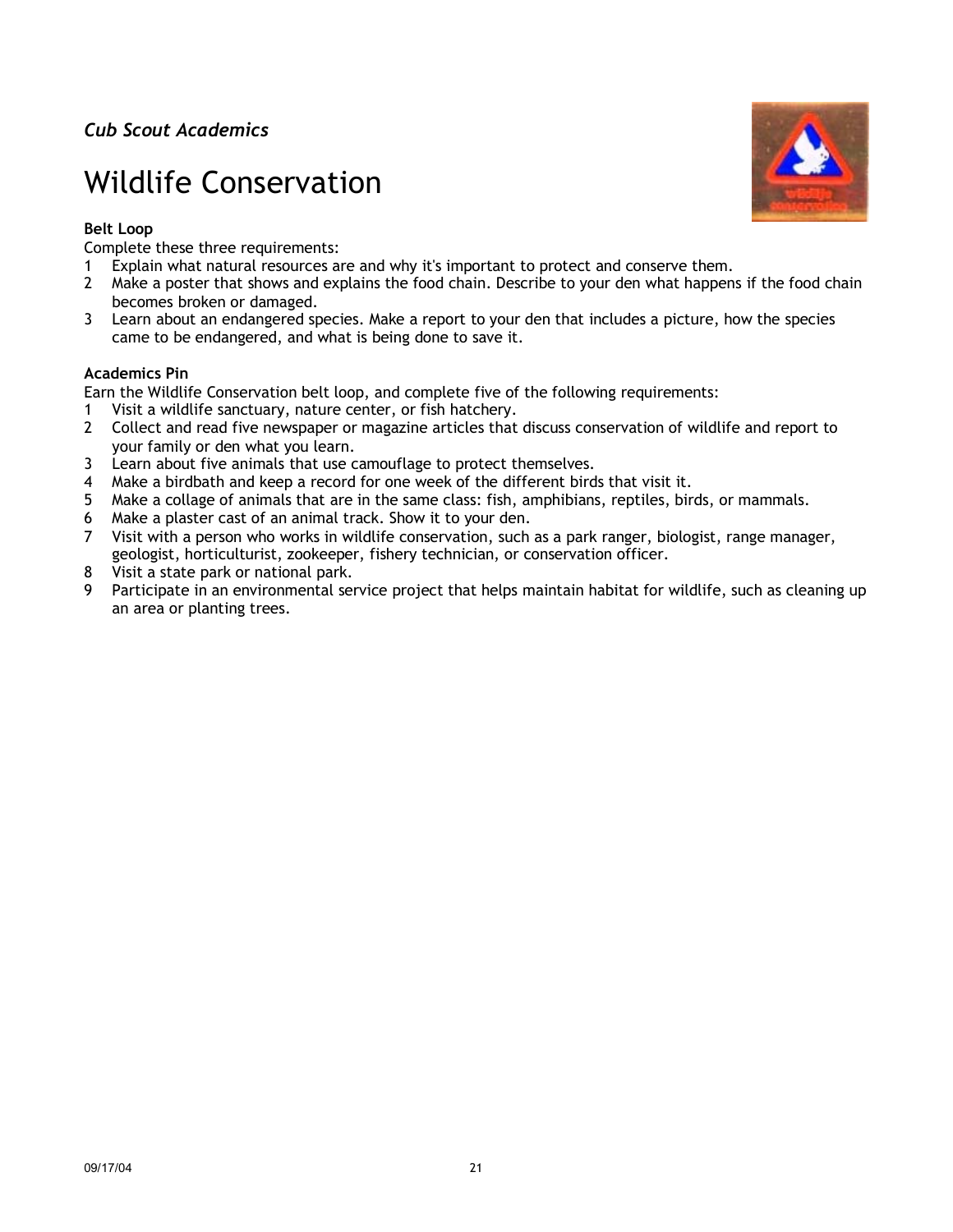# Archery



### **The Archery loop and pin can be awarded only by a certified Cub Scout Archery shooting director.**

Archery, like BB-gun shooting, is a camp program. Boys can earn archery recognition items only at council/district day camp, resident camp, or council-managed family camping programs.

To be a qualified and trained archery range supervisor, adults must take part in an archery supervisor training program conducted by the local council with the help of a National Camping School-certified field sports director or a National Archery Association (NAA) instructor.

Although archery programs are **not** permitted at den and pack activities, leaders can help parents understand the importance of training and encourage attendance of boys at Cub Scout camps that offer this training.

#### **Belt Loop**

Complete these three requirements:

- 1 Explain the rules for safe archery that you have learned in the district/council camp or activity you are attending with your leader or adult partner.
- 2 Demonstrate to your leader or adult partner good archery shooting techniques,including the stance and how to nock the arrow, establish the bow, draw, aim, release, follow-through and retrieve arrows.
- 3 Practice shooting at your district or council camp for the time allowed.

#### **Sports Pin**

A certified range officer must be present.

Earn the archery belt loop and complete five of the following:

- 1 Explain the parts of a bow and demonstrate how to string the bowstring in a proficient manner.
- 2 Demonstrate how to properly use archery equipment, including arm guards, finger tabs, and quivers and explain about proper clothing.
- 3 Develop proficient shooting techniques by practicing for three hours.
- 4 Learn the correct scoring techniques for target archery.
- 5 Make a poster that emphasizes the four whistle codes.
- 6 Draw to scale or set up an archery range.
- 7 Shoot 30 arrows from a distance of 30 feet at a target and score at least 50 points, or shoot 30 arrow from a distance of 90 feet and score at least 30 points.
- 8 Help make a type of target for the camp archery range.
- 9 Show how to put away and properly store archery equipment.
- 10 Tell five facts about an archer in history or literature.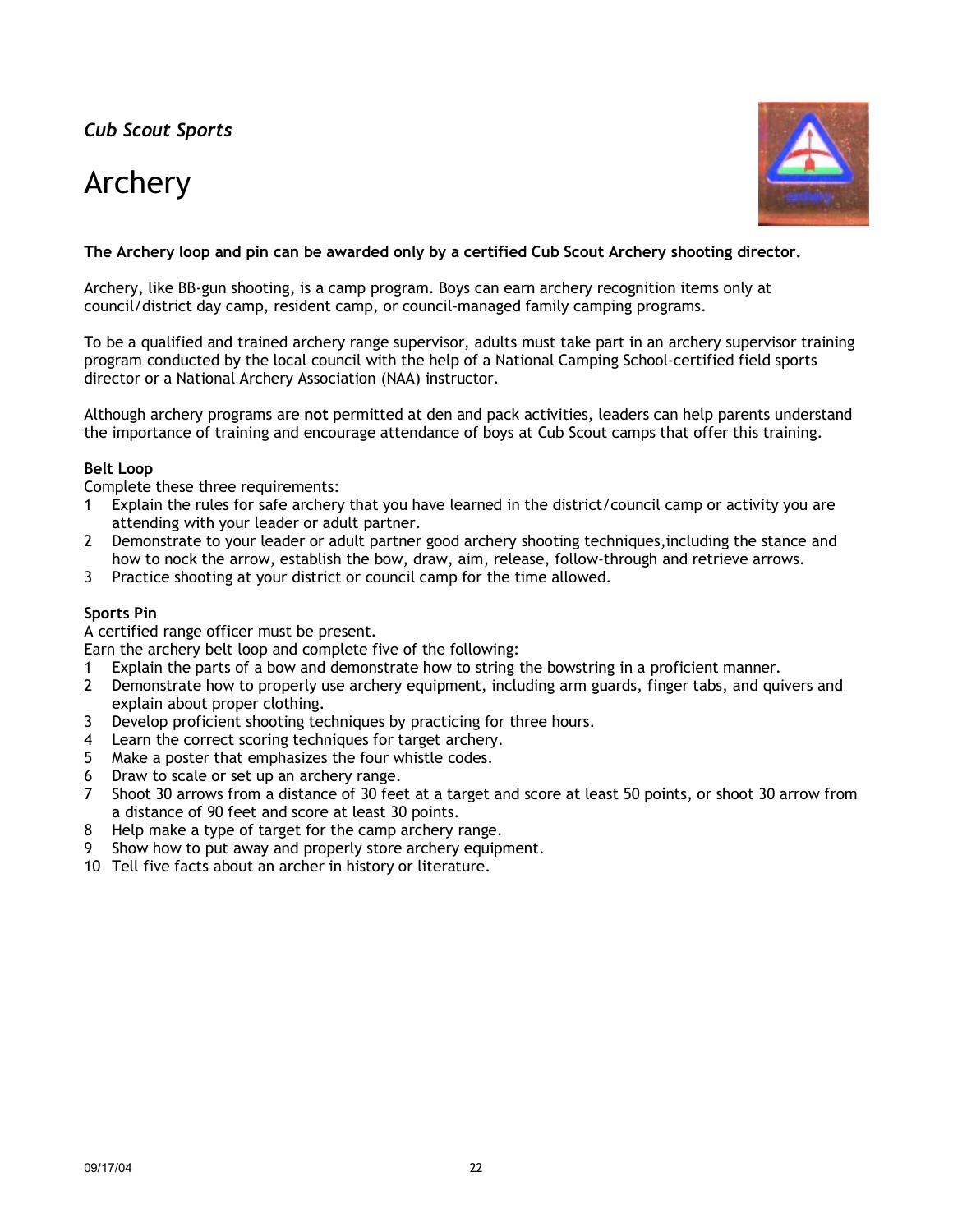## BB-Shooting



#### **The BB shooting loop and pin can be awarded only by a certified Cub Scout BB gun shooting director at a BSA approved camp.**

Many Cub Scouts have BB guns or air rifles at home and will be exposed to some type of firearm while growing up. Parents should understand that safety is as necessary with BB guns and air rifles as it is in any other aspect of shooting. Training is essential in learning how to shoot well, and safe shooting habits developed early help provide the atmosphere for learning these skills.

Gun-shooting sports are not an approved part of the Cub Scout program, except at Cub Scout day or resident camp. At camp, boys might have an opportunity to take part in a BB-gun (rifle) safety and marksmanship program under the direction of a trained BB-gun range officer. These range officers must attend a three-hour training program conducted by a National Camping School-certified field sports director or National Rifle Association (NRA) instructor.

Although gun-shooting sports are **not** permitted as den and pack activities, leaders can help parents understand the importance of training and encourage attendance of boys at Cub Scout day camps that offer this training.

#### **Belt Loop**

Complete these three requirements:

- 1 Explain the rules for Safe BB gun shooting you have learned to your leader or adult partner.
- 2 Demonstrate to your leader or adult partner good BB gun shooting techniques, including eye dominance, shooting shoulder, breathing, sight alignment, trigger squeeze, follow through.
- 3 Practice shooting at your district or your council camp in the time allowed.

### **Sports Pin**

A certified range officer must be present.

Earn the BB gun shooting Belt Loop and complete FIVE OF THE FOLLOWING:

- 1 Explain the parts of a BB gun and demonstrate how to properly load the gun.
- 2 Demonstrate the shooting positions.
- 3 Develop proficient shooting techniques by practicing for three hours.
- 4 Learn the correct scoring techniques for target BB gun shooting.
- 5 Make a poster that emphasizes the proper range commands.
- 6 Draw to scale or set up a BB gun shooting range.
- 7 Show improvement in your shooting ability with an increase in scoring points.
- 8 Help make a type of target for the camp BB gun shooting range.
- 9 Show how to put away and properly store BB gun shooting equipment after use.
- 10 Explain how to use the safety mechanism on a BB gun.
- 11 Tell five facts about the history of BB guns.

Councils may provide extra opportunities for a boy and his adult partner to continue qualifying for a pin after the council camp experience is over. However, a certified range officer must be present for shooting credits to be valid.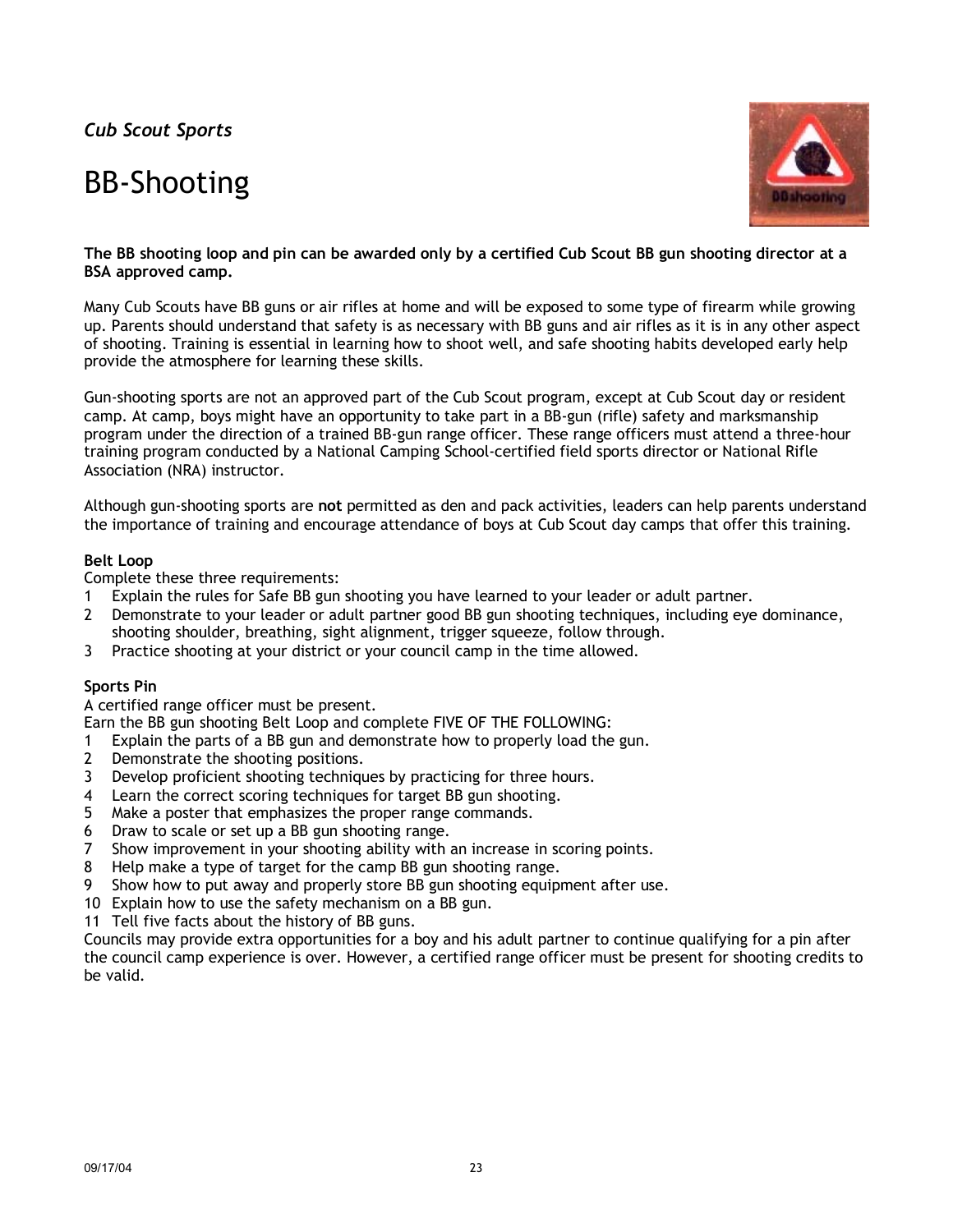## Badminton

## **Belt Loop**

Complete these three requirements:

- 1 Explain the rules of badminton to your leader or adult partner.
- 2 Spend at least 30 minutes practicing badminton skills.
- 3 Participate in a badminton game.

### **Sports Pin**

Earn the Badminton belt loop, and complete five of the following requirements:

- 1 Compete in a pack or community badminton tournament.
- 2 Demonstrate your knowledge of the use and care of the equipment needed to play badminton: shuttlecock (shuttle or bird), racket, court, net, and comfortable clothes and shoes.
- 3 Demonstrate skill in the following grip techniques: forehand and backhand.
- 4 Spend at least 60 minutes practicing to develop skills for shots and strokes (clear, drive, drop, and smash). Keep track of your time on a chart.
- 5 Demonstrate skill in the following: hit the shuttle using forehand or backhand; hit the shuttle, alternating forehand and backhand; hit the shuttle against the wall with a forehand or backhand; hit the shuttle against the wall, alternating forehand and backhand.
- 6 Accurately lay out a badminton court, including net and lines.
- 7 Play five games of badminton.
- 8 Participate in a badminton skills development clinic.
- 9 Play at least three games during which you make your own foul calls effectively to your leader's satisfaction.

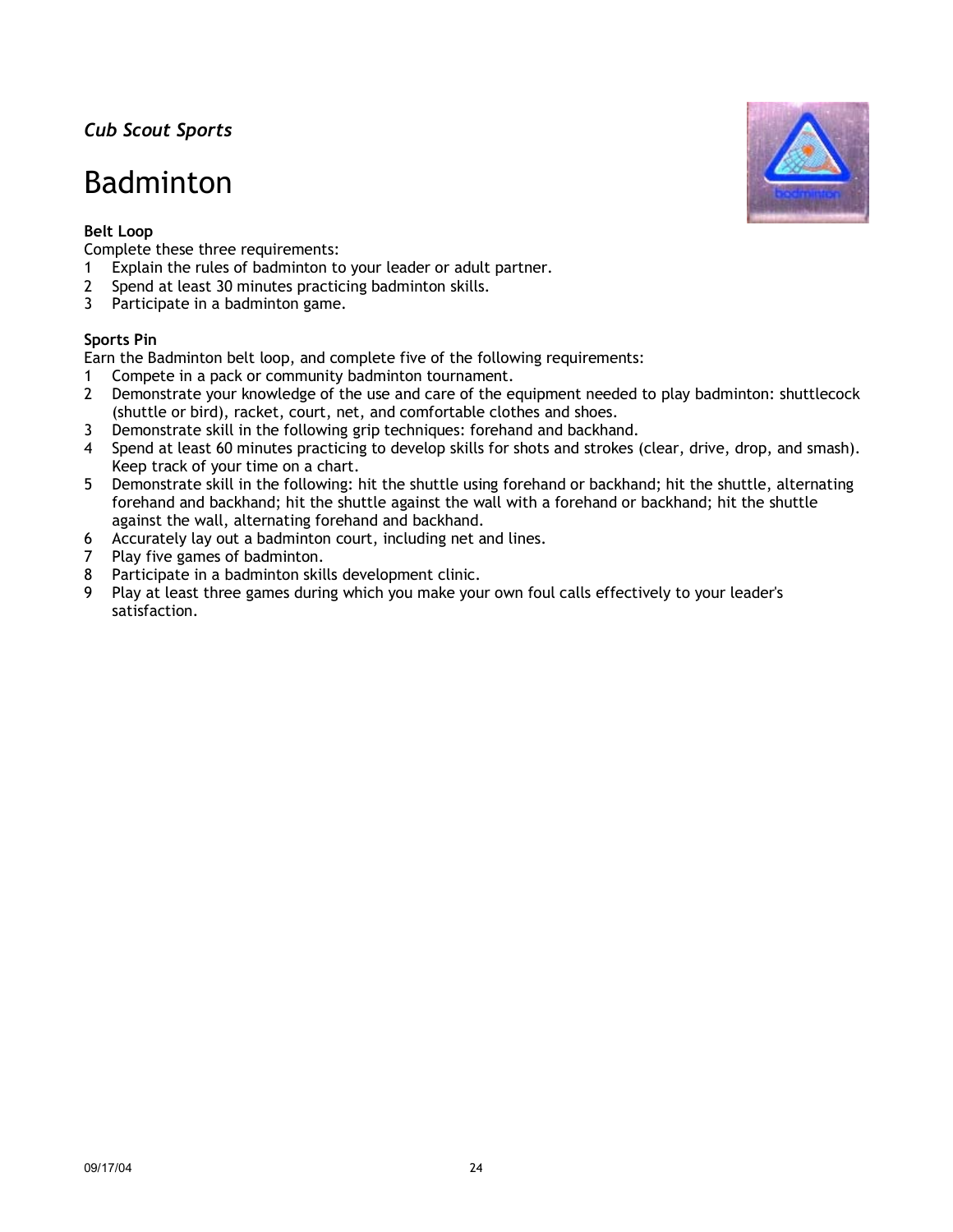## Baseball

## **Belt Loop**

Complete these three requirements:

- 1 Explain the rules of baseball to your leader or adult partner.
- 2 Spend at least 30 minutes practicing baseball skills.
- 3 Participate in a baseball game.

## **Sports Pin**

Earn the Baseball belt loop, and complete five of the following requirements:

- 1 Participate in a pack or community baseball tournament.
- 2 Demonstrate skill in two of the following throwing techniques: overhand, sidearm, underhand, and the relay throw.
- 3 Demonstrate skill in two of the following catching techniques: fielding a ground ball, fielding a pop-up, catching a line drive.
- 4 Demonstrate correct pitching techniques.
- 5 Demonstrate correct hitting techniques,
- 6 Explain the rules of base running. Explain base coaching signals.
- 7 Demonstrate skill in the following sliding techniques: the straight-in slide, the hook slide, and the headfirst slide.
- 8 Play five games of baseball using standard baseball rules.
- 9 Draw a baseball field to scale or set one up for play.
- 10 Attend a high school, college, or professional baseball game.
- 11 Read a book about a baseball player and give a report about him or her to your den or family.

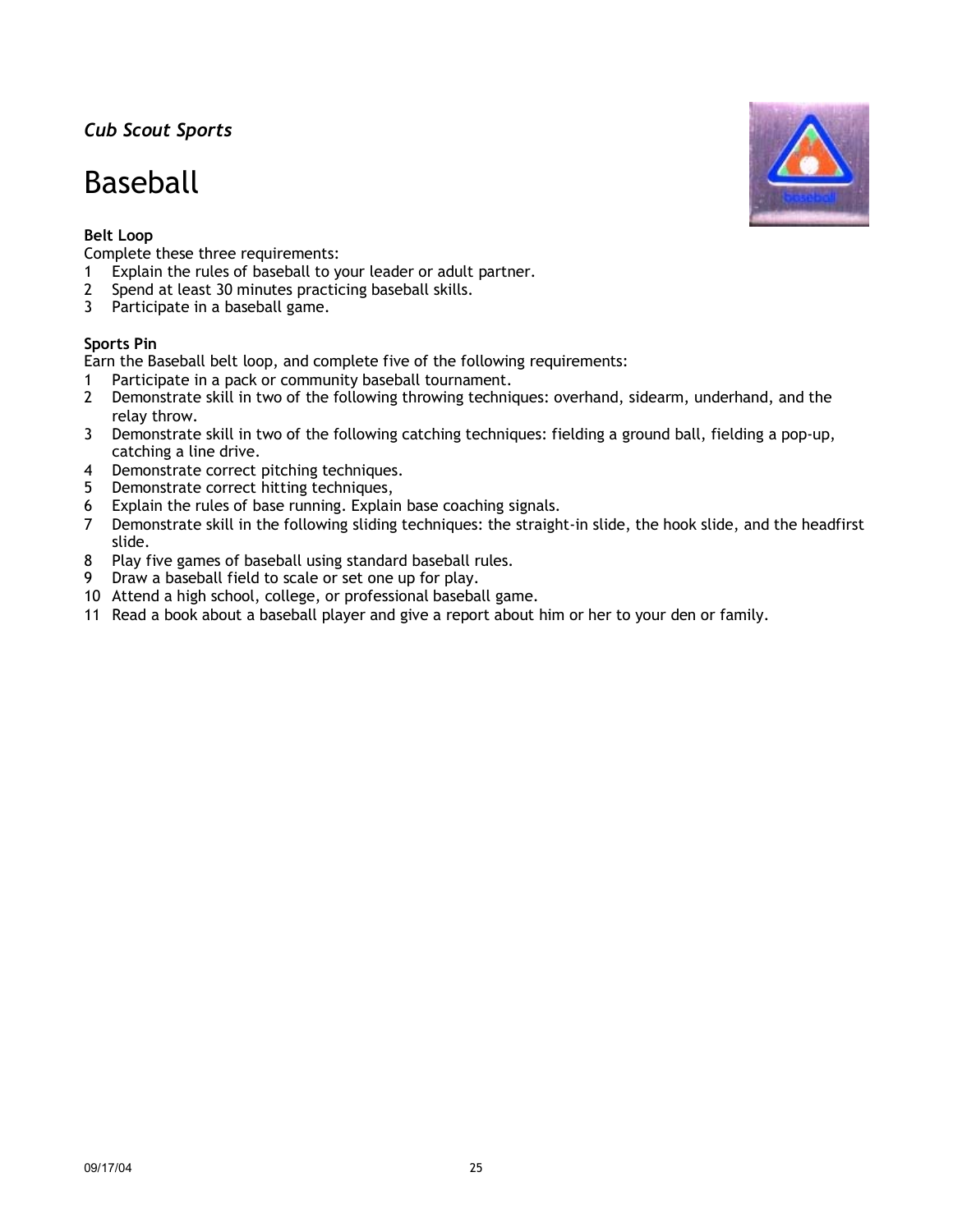## Basketball

## **Belt Loop**

Complete these three requirements:

- 1 Explain the rules of basketball to your leader or adult partner.
- 2 Spend at least 30 minutes practicing basketball skills.
- 3 Participate in a basketball game.

### **Sports Pin**

Earn the Basketball belt loop, and complete five of the following requirements:

- 1 Compete in a pack or community basketball tournament.
- 2 Demonstrate effective passing using the chest pass, bounce pass, over-the-head pass, and baseball pass.
- 3 Successfully demonstrate the set shot and jump shot shooting styles.
- 4 Demonstrate skill in the following dribbling techniques: high dribble, low dribble, turnable dribble, changeof-pace dribble, and combination dribble.
- 5 Spend at least 30 minutes on three different occasions developing individual defensive skills.
- 6 Explain and demonstrate 10 official basketball signals.
- 7 Play three -shot-improving games with a member of your den or team.
- 8 Play five games of basketball.
- 9 Participate in a basketball clinic.
- 10 Attend a high school, college, or professional basketball game.

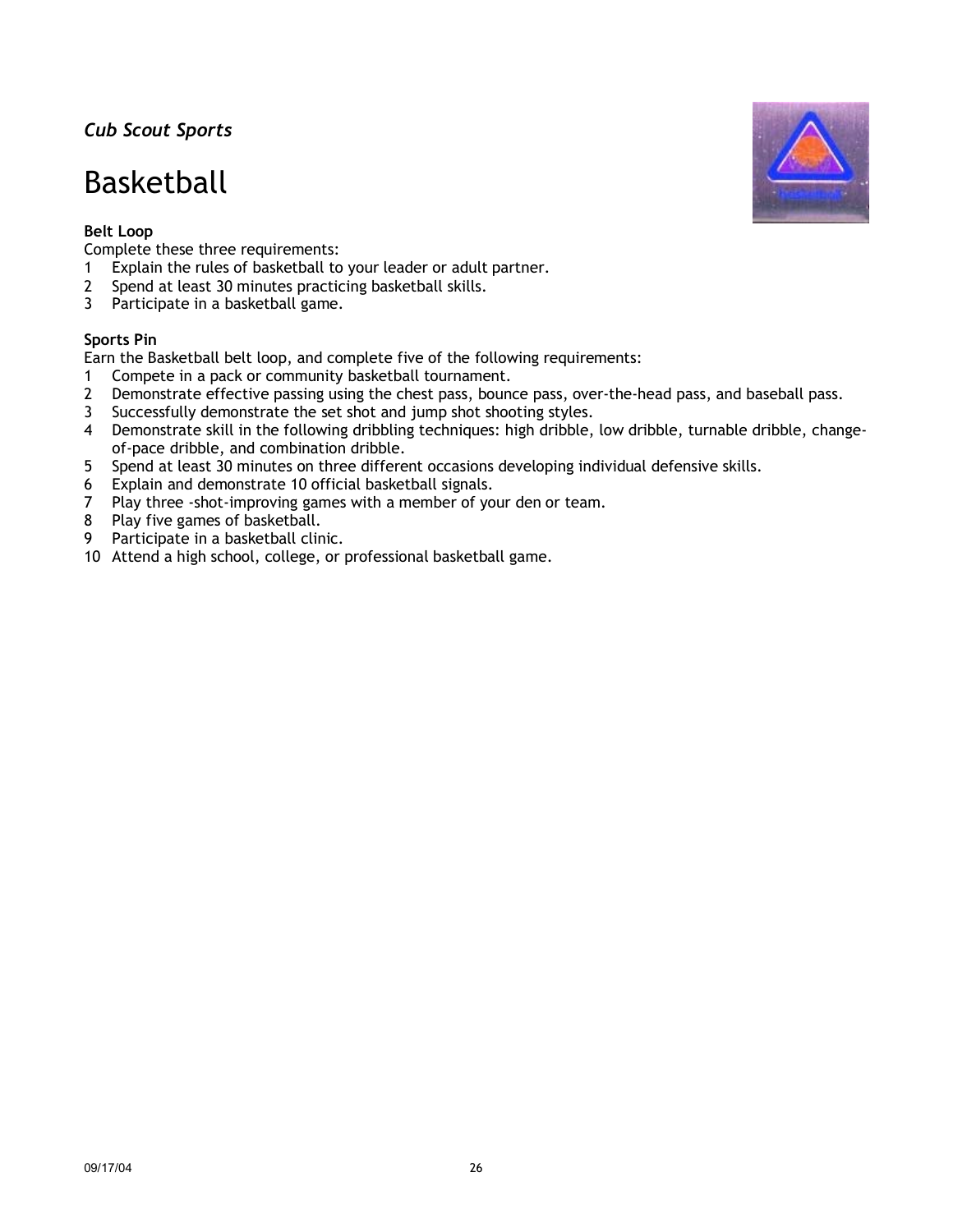# Bicycling

### **Belt Loop**

Complete these three requirements:

- 1 Explain the rules of safe bicycling to your den leader or adult partner.
- 2 Demonstrate how to wear the proper safety equipment for bicycling.
- 3 Show how to ride a bike safely. Ride for at least half an hour with an adult partner, your family, or your den.

#### **Sports Pin**

Earn the Bicycling belt loop, complete requirement 1 below, and do four additional requirements

- 1 Make a chart to record at least 10 hours of bicycling. (Required)
- 2 Participate in a pack, den, or community bike rodeo.
- 3 Demonstrate how to repair a flat tire on a bicycle.
- 4 Make a poster illustrating different types of early bikes and show it to your den.
- 5 Give a demonstration to your den or pack on the proper use of safety equipment and gear.
- 6 With the help of a parent or adult partner, register or reregister your bicycle.
- 7 Go on a "bicycle hike" with your family or den. Obey traffic rules related to bicycling.
- 8 Repair or restore a nonfunctioning bicycle to a safe condition. Include the installation of all proper safety devices.
- 9 Visit a bicycle race or exhibition.
- 10 Help set up a bike rodeo or bike competition for your pack.

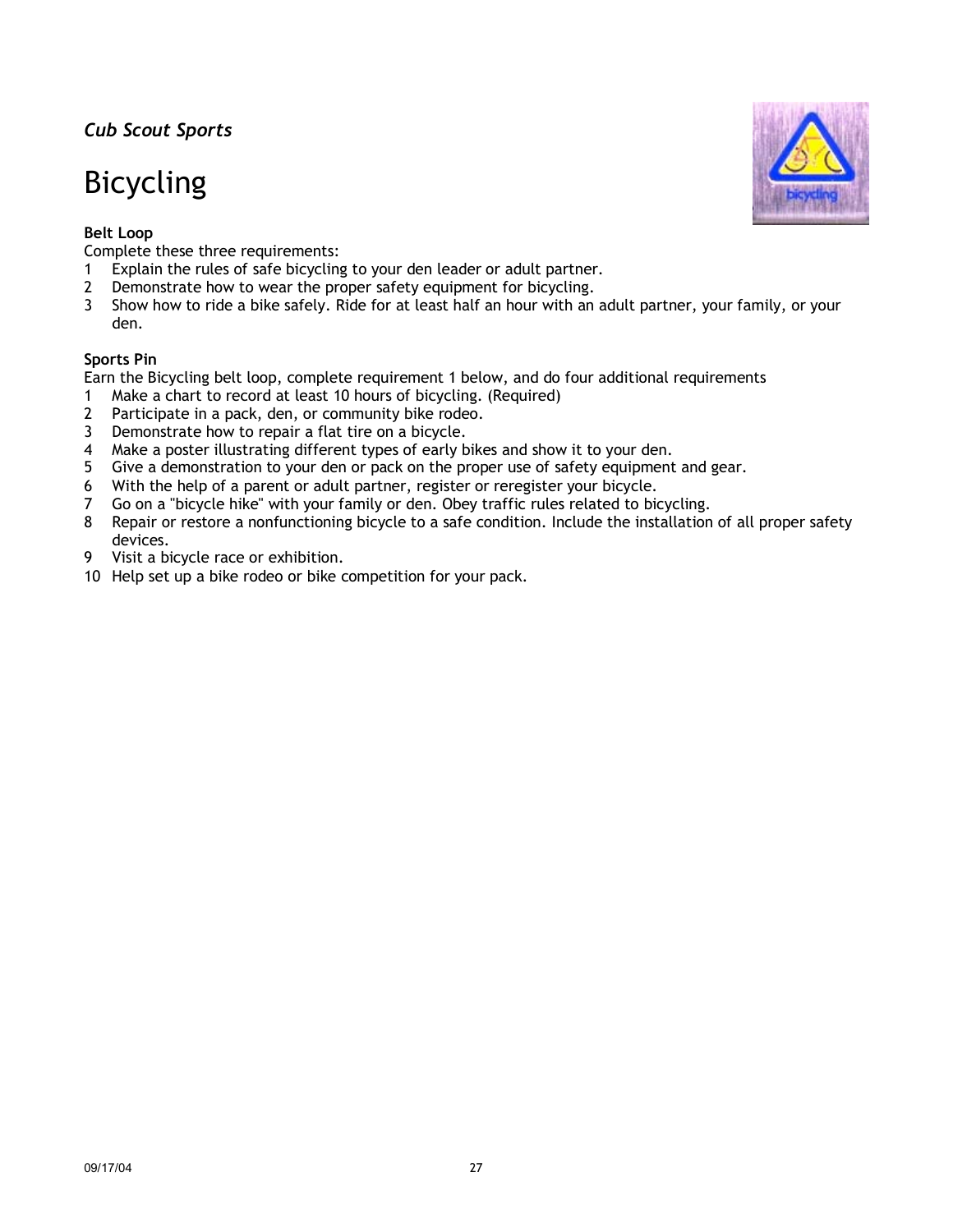# Bowling

## **Belt Loop**

Complete these three requirements:

- 1 Explain to your leader or adult partner the rules of courtesy and safety for bowling.
- 2 Show how to pick out a ball of proper weight and with finger holes that fit your hand.
- 3 Play a complete game with your family or den.

### **Sports Pin**

Earn the Bowling belt loop, and do five of the following requirements

- 1 Give a brief history of the sport of bowling.
- 2 Define the following terms: strike, spare, split, miss, and foul. Show their symbols for scoring.
- 3 Demonstrate proper stance, delivery, balance, and follow-through to your leader or adult partner.
- 4 Try different types of delivery and hand positions and see which work best for you.
- 5 Score a complete game using a score sheet and the proper symbols.
- 6 Play at least four games and chart your progress. Figure out your average score.
- 7 Compete in a Scout, family, school, or community bowling tournament.
- 8 Take bowling lessons.
- 9 Attend a parent, high school, college, or professional bowling competition.
- 10 Visit a bowling alley and learn about the care and maintenance of the bowling lanes, pins, and racks.

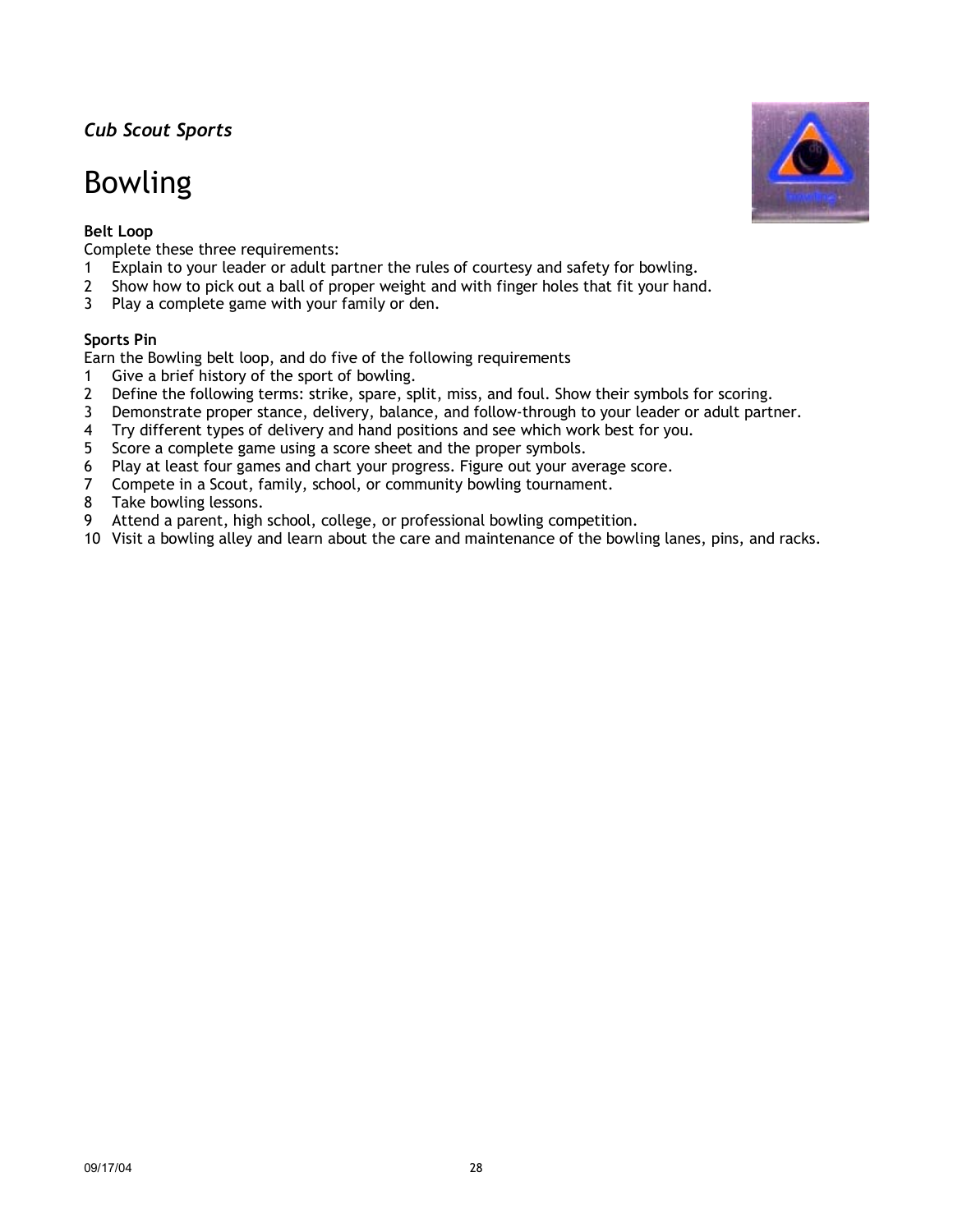# Fishing

## **Belt Loop**

Complete these three requirements:

- 1 Review your local fishing regulations with your leader or adult partner. Explain why they are important, and commit to following them.
- 2 Demonstrate how to properly bait a hook.
- 3 Try to catch a fish.

### **Sports Pin**

Earn the Fishing belt loop, and complete five of the following requirements:

- 1 Compete in a pack or community fishing tournament.
- 2 Demonstrate how to clean a fish.
- 3 Prepare a report on three different kinds of fish. Include information on preferred habitats, feeding habits, and recommended fishing techniques, baits, and equipment needed to catch it.
- 4 Draw a picture of three different types of fishing reels. Explain how each works.
- 5 Tie three fishing flies. Use at least one to fish.
- 6 Demonstrate proficiency in casting at a target 30 feet away.
- 7 Select a species of fish and draw a picture of it, correctly labeling each part and its function.
- 8 Replace the line in a fishing reel.
- 9 Make a simple pole and line fishing rig. Use it to catch a fish.
- 10 Catch a fish using artificial bait or lures.
- 11 Practice fishing on five occasions, complying with local fishing regulations and the Outdoor Code.

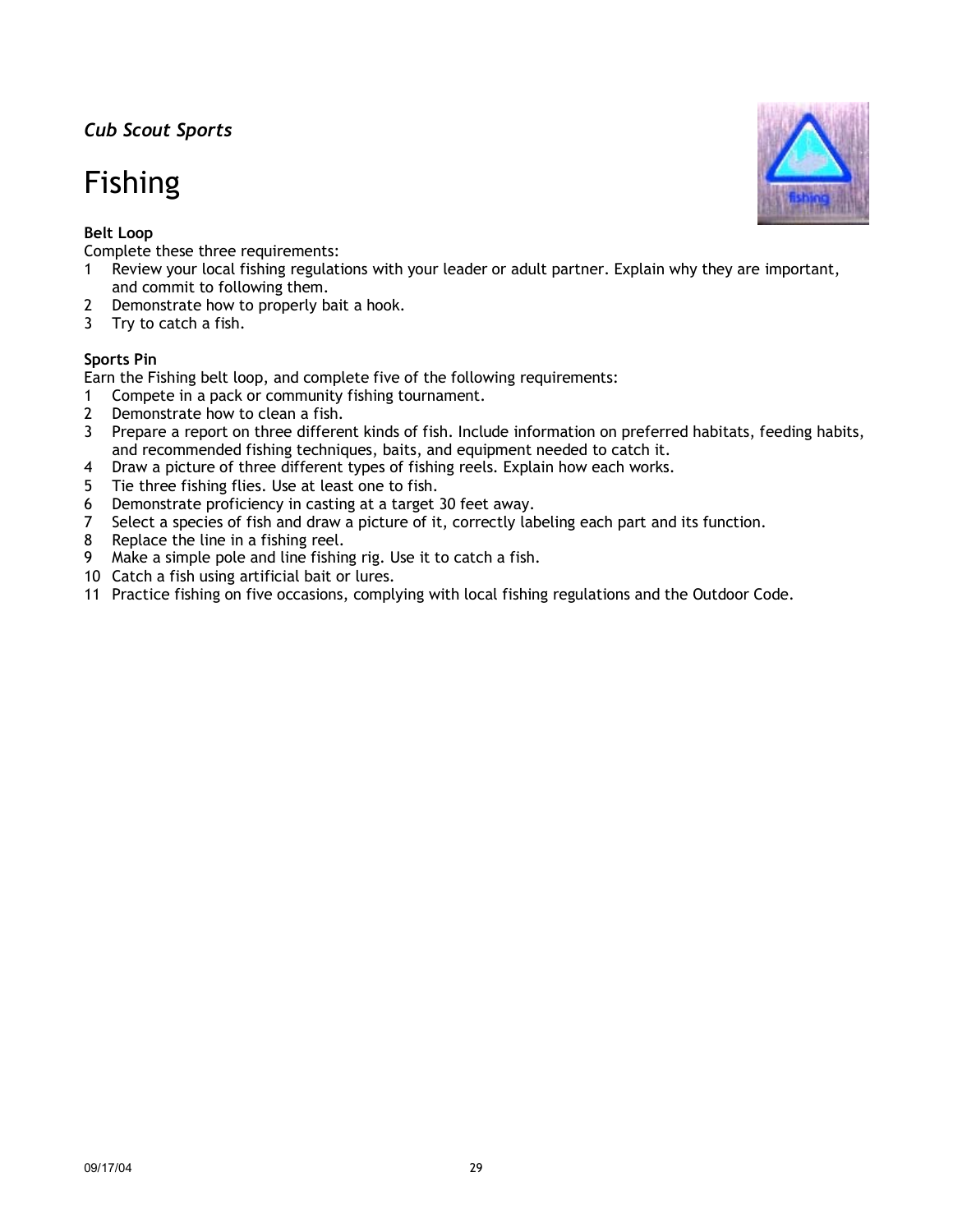# Flag Football

## **Belt Loop**

Complete these three requirements:

- 1 Explain or discuss the simple rules of flag football with your den.
- 2 Practice running, passing, and catching skills for at least 30 minutes.
- 3 Play a game of flag football.

### **Sports Pin**

Earn the Flag Football belt loop, and complete five of the following requirements:

- 1 Layout and properly mark a flag football field at a park or playground.
- 2 Explain the difference between defense and offense in a flag football game.
- 3 Describe five different positions a player may play in flag football. Name the position that you prefer to play.
- 4 During three half-hour sessions, practice the skills of passing, hand-offs, rushing, and running.
- 5 Participate in a flag-football clinic.
- 6 Consider all the people who make it possible to play a game of flag football. List parents, coaches, team members, scorekeepers, referees, groundskeepers, etc,
- 7 Play in five flag football games without incurring a penalty.
- 8 Explain and demonstrate at least six football officiating signals.
- 9 Attend a high school, college, or community league football game.
- 10 Read a book about a football player and tell your den or family about the player's training and work ethics.
- 11 Talk with a referee or official of a high school, college, or community football league and learn about the job he or she does at a football game.

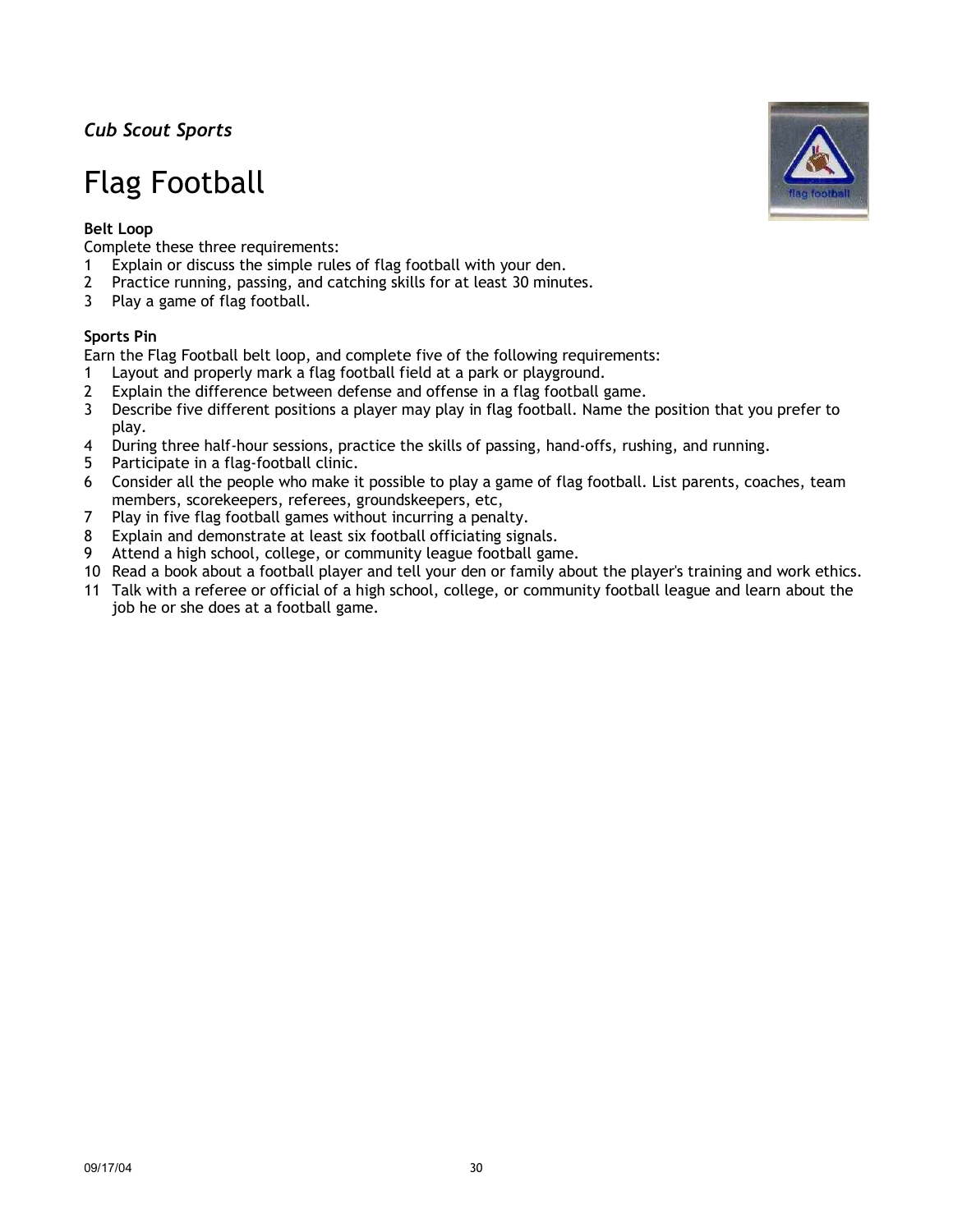# Golf

## **Belt Loop**

Complete these three requirements:

- 1 Explain the rules of golf to your leader or adult partner. Explain the need for caution concerning golf clubs and golf balls.
- 2 Spend at least 30 minutes practicing golfing skills.
- 3 Participate in a round of golf (nine holes).

### **Sports Pin**

Earn the Golf belt loop, and complete five of the following requirements:

- 1 Explain the use of woods and irons. Explain their differences.
- 2 Explain how par is determined for a hole.
- 3 Demonstrate the proper grip of the club to your leader, adult partner, or instructor.
- 4 Spend 30 minutes practicing the swing styles: full swing, approach swing, and putting swing.
- 5 Spend 30 minutes practicing aim, stance, and the address position.
- 6 Draw a diagram of a typical golf hole, from tee to green.
- 7 Demonstrate your knowledge of the use and care of golf equipment: clubs, ball, tee, bag, shoes, and gloves.
- 8 Describe the composition of a regulation golf ball.
- 9 Take golf lessons.
- 10 Spend 30 minutes hitting balls on a driving range.
- 11 Play miniature golf.

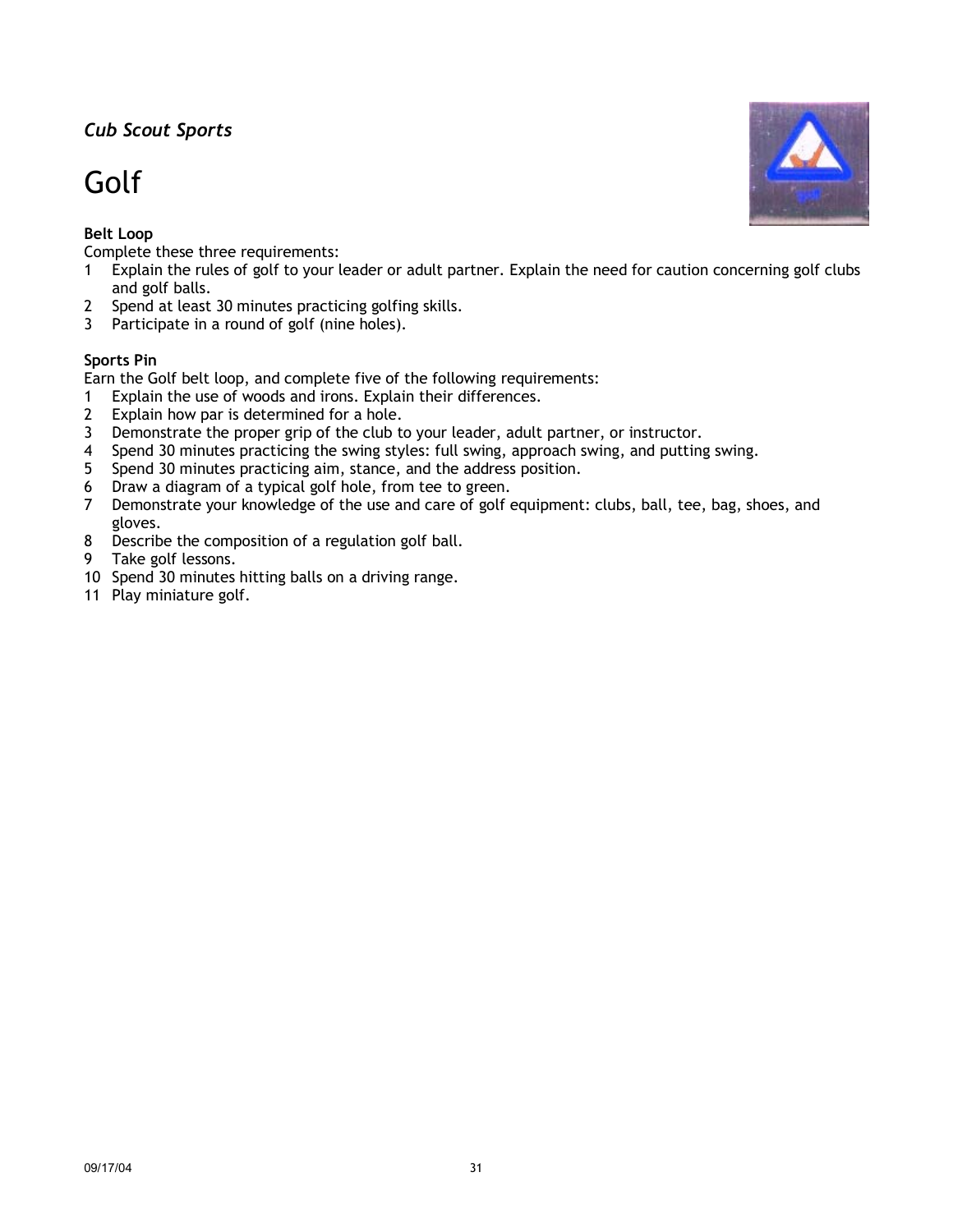## **Gymnastics**

## **Belt Loop**

Complete these three requirements:

- 1 Explain the six events of men's gymnastics: floor exercise, pommel horse, still rings, vaulting / side horse, parallel bars, and horizontal bar.
- 2 Participate in three of the six events using the proper equipment.
- 3 Explain the safety rules you should follow to learn gymnastics

### **Sports Pin**

Earn the Gymnastics belt loop, and complete five of the following requirements:

- 1 Write a report on the history of gymnastics.
- 2 Take gymnastics lessons.
- 3 Attend a gymnastics meet.
- 4 Practice and demonstrate five floor exercise skills.
- 5 Practice and demonstrate two skills used on the pommel horse.
- 6 Demonstrate two skills on the still rings.
- 7 Demonstrate two skills using parallel bars.
- 8 Demonstrate two skills using the horizontal learn gymnastics. bar.
- 9 Demonstrate a vault using the side horse.
- 10 Develop a regular routine of physical and mental conditioning.
- 11 Learn about three U.S. gymnasts who have won medals in the Olympics.

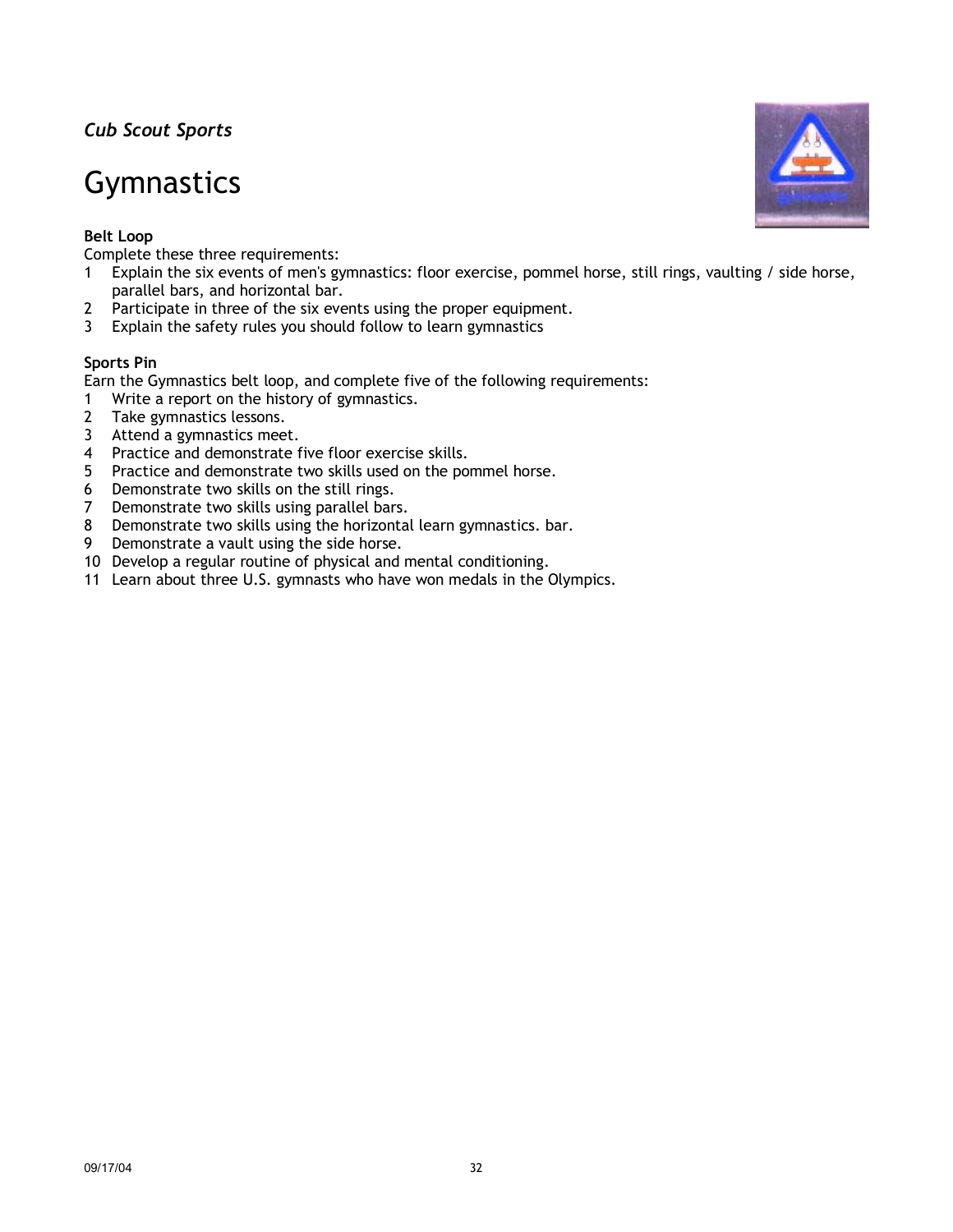# Ice Skating

### **Belt Loop**

Complete these three requirements:

- 1 Explain ways to protect yourself while ice skating, and the need for proper safety equipment.
- 2 Spend at least 30 minutes practicing the skills of skating.
- 3 Go ice skating with a family member or your den for a total of at least three hours. Chart your time.

### **Sports Pin**

Earn the Ice Skating belt loop, and complete five of the following requirements:

- 1 Participate in a pack or community skating event.
- 2 Demonstrate how to sharpen your skates correctly.
- 3 Demonstrate how to lace, assemble, and dissemble your skates correctly.
- 4 On two occasions, spend at least 30 minutes practicing warm-up exercises before skating.
- 5 Play a skating game on the ice.
- 6 Learn two new figure-skating skills: Forward Swizzles, Glides, Backward Swizzles, and Backward Wiggle.
- 7 Demonstrate how to "start" in a speed skating race.
- 8 Explain the difference between long-track and short-track speed skating.
- 9 Participate in a skating skill development clinic.

10 Tell about an Olympian athlete in figure skating or speed skating. What were some of his or her best traits? The Cub Scout Sports Ice Skating belt loop and pin are for speed and figure skating on ice. See Roller Skating for information on roller skating and in-line skating (roller blading) requirements.

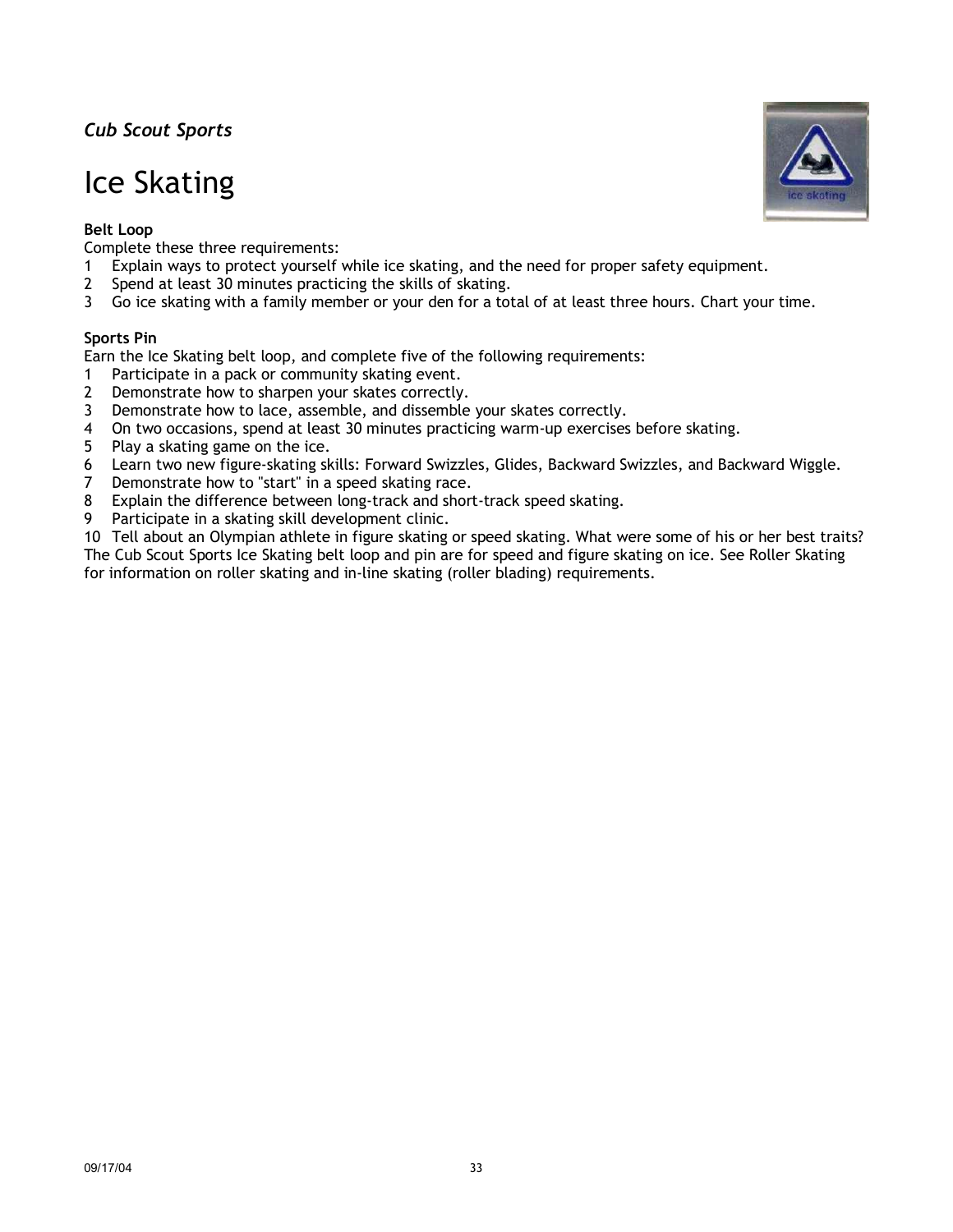## Marbles

### **Belt Loop**

Complete these three requirements:

- 1 Explain the rules of Ringer or another marble game to your leader or adult partner
- 2 Spend at least 30 minutes practicing skills to play the game of Ringer or another marble game.
- 3 Participate in a game of marbles

### **Sports Pin**

Earn the Marbles belt loop, and complete five of the following requirements:

- 1 Compete in a den, pack, or community marbles tournament
- 2 Explain to an adult what lagging is.
- 3 Demonstrate how to do it.
- 4 Demonstrate the following shooting techniques: knuckling down, bowling, and lofting (also called plunking).
- 5 Explain the correct way of scoring for a game game. of marbles.
- 6 Play five complete matches of marbles using standard rules.
- 7 Start a collection of marbles and show it at a den or pack meeting.
- 8 Write a short report on the history of marbles and share it with your den or family.
- 9 Explain the rules about shooters.

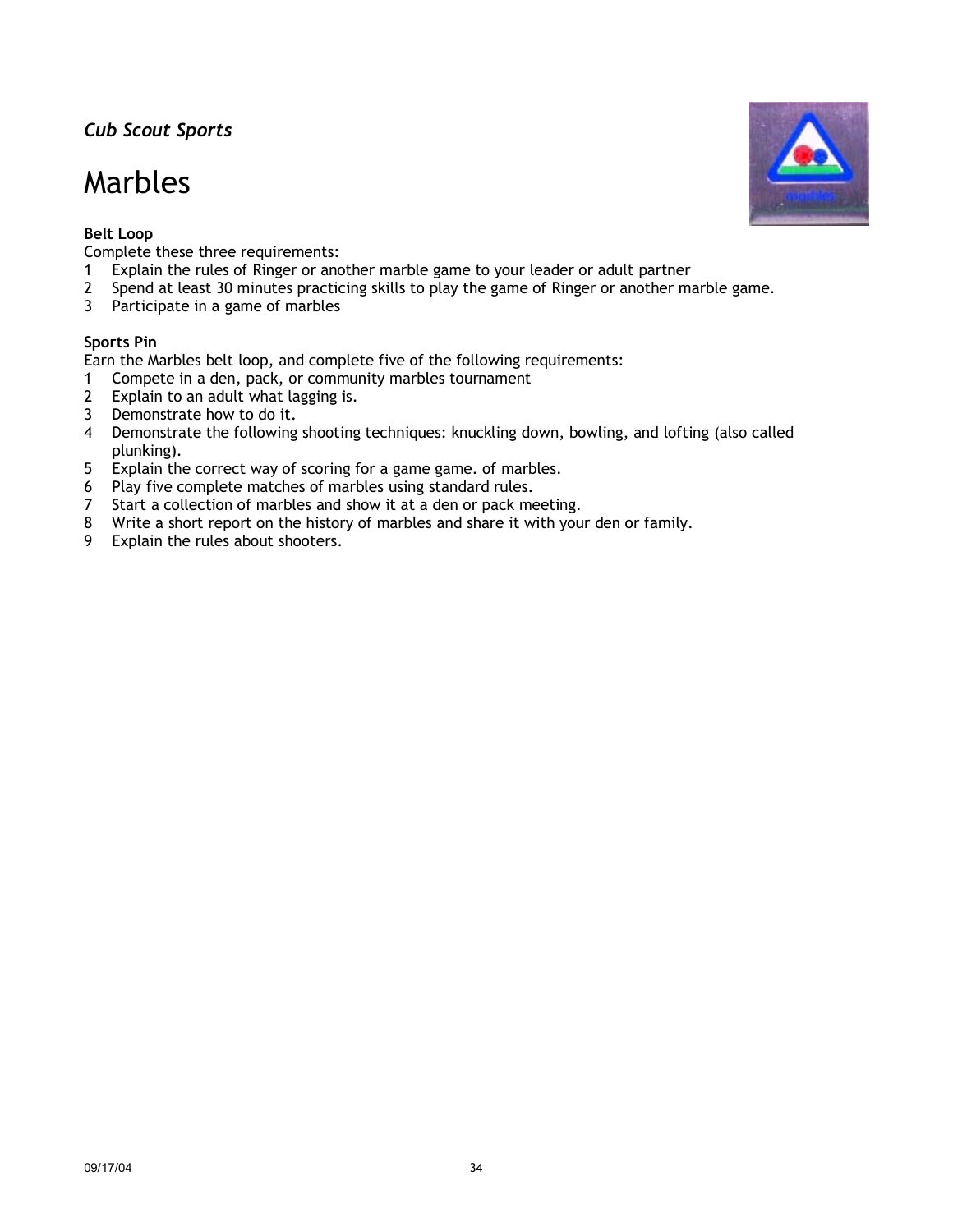## Physical Fitness



## **Belt Loop**

Complete these three requirements:

- 1 Give a short report to your den or family on the dangers of drugs and alcohol.
- 2 Practice finding your pulse and counting your heartbeats per minute. Determine your target heart rate.
- 3 Practice five physical fitness skills regularly. Improve performance in each skill over a month. Skills could include pull-ups, curl-ups, the standing long jump, the 50-yard dash, and the softball throw.

### **Sports Pin**

Earn the Physical Fitness belt loop, and complete five of the following requirements:

- 1 Make a diagram of the Food Guide Pyramid. List foods you ate in a week and show where they fit in the pyramid.
- 2 Choose a form of exercise, bring your heart rate up to target, and keep it there for 15 minutes. Don't forget to warm up and cool down.
- 3 Set up a four-step exercise program. Chart your progress for five days a week for two weeks.
- 4 Explain the reason for warming up and cooling down before and after each exercise session.
- 5 Visit a local gym and talk to a trainer about exercises and programs for young people.
- 6 Participate in some aerobic exercises at least three times a week for four weeks.
- 7 Build an obstacle course that could include some exercises with jumping, crawling, and hurdles. Time yourself three times to see whether you can improve your time.
- 8 Swim for a total of an hour, charting your time as you go.
- 9 Participate for at least three months in an organized team sport or organized athletic activity.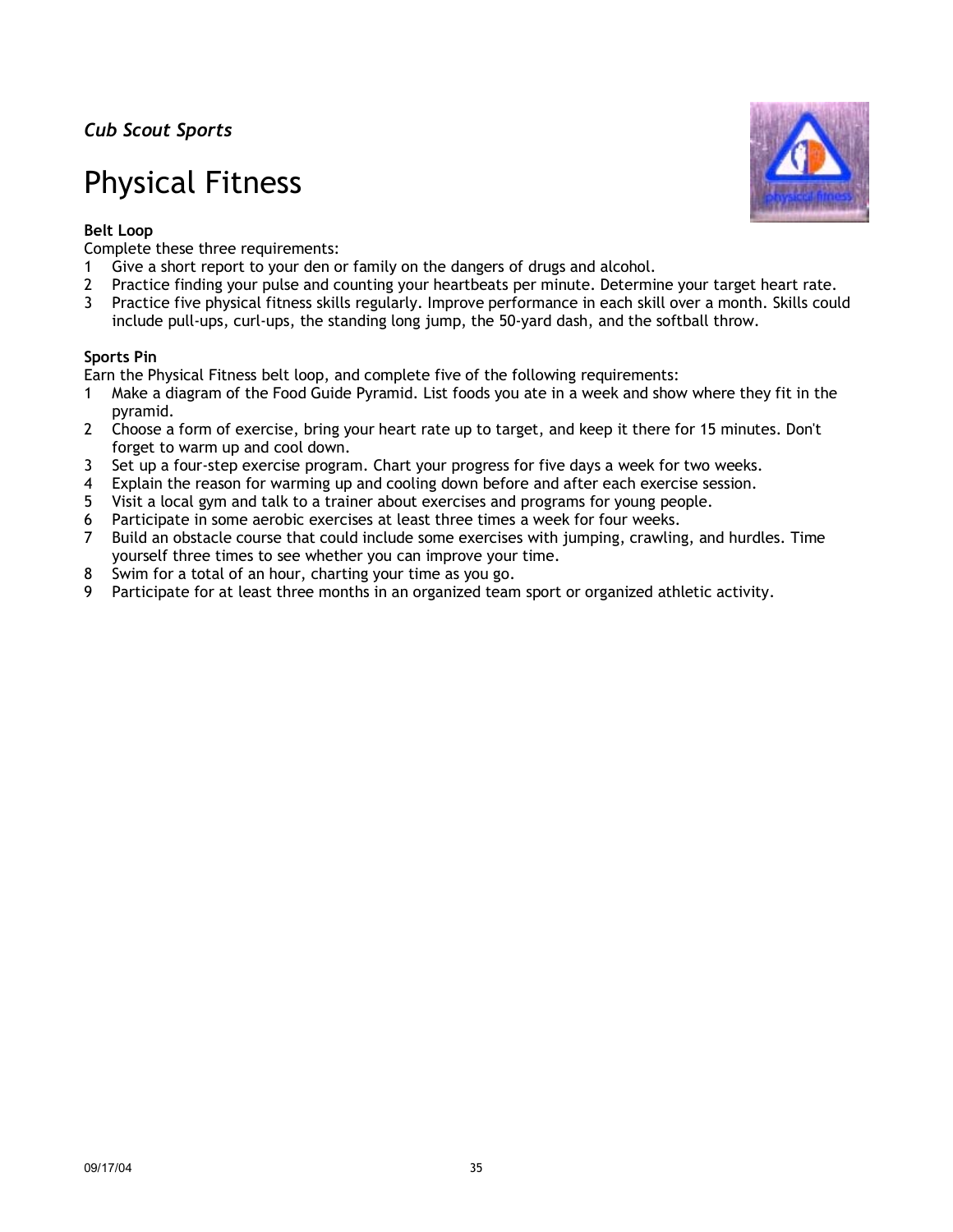# Roller Skating

## **Belt Loop**

Complete these three requirements:

- 1 Explain ways to protect yourself while roller skating or inline skating, and the need for proper safety equipment.
- 2 Spend at least 30 minutes practicing the skills of roller skating or inline skating.
- 3 Go skating with a family member or den for at least three hours. Chart your time.

### **Sports Pin**

Earn the Roller Skating belt loop, and complete five of the following requirements:

- 1 Participate in a pack or community skating event.
- 2 Demonstrate how to disassemble and reassemble skates.
- 3 Explain the proper clothing for roller or inline skating.
- 4 Spend at least 30 minutes, on two occasions, practicing warm up exercises before skating.
- 5 Play a game of roller hockey,
- 6 Learn two new roller skating skills: Forward Scissors, Forward Stroking, Crossover, or Squat Skate.
- 7 Participate in a roller or inline skating skill development clinic.
- 8 Demonstrate how to stop quickly and safely.
- 9 Demonstrate how to skate backwards. Skate backwards for five feet.
- 10 Play a game on roller skates, roller blades, or inline skates.

The Cub Scout Sports Roller Skating activity includes roller skating and inline skating (roller blading). See Ice Skating for information on figure skating and speed skating pin and belt loop requirements.

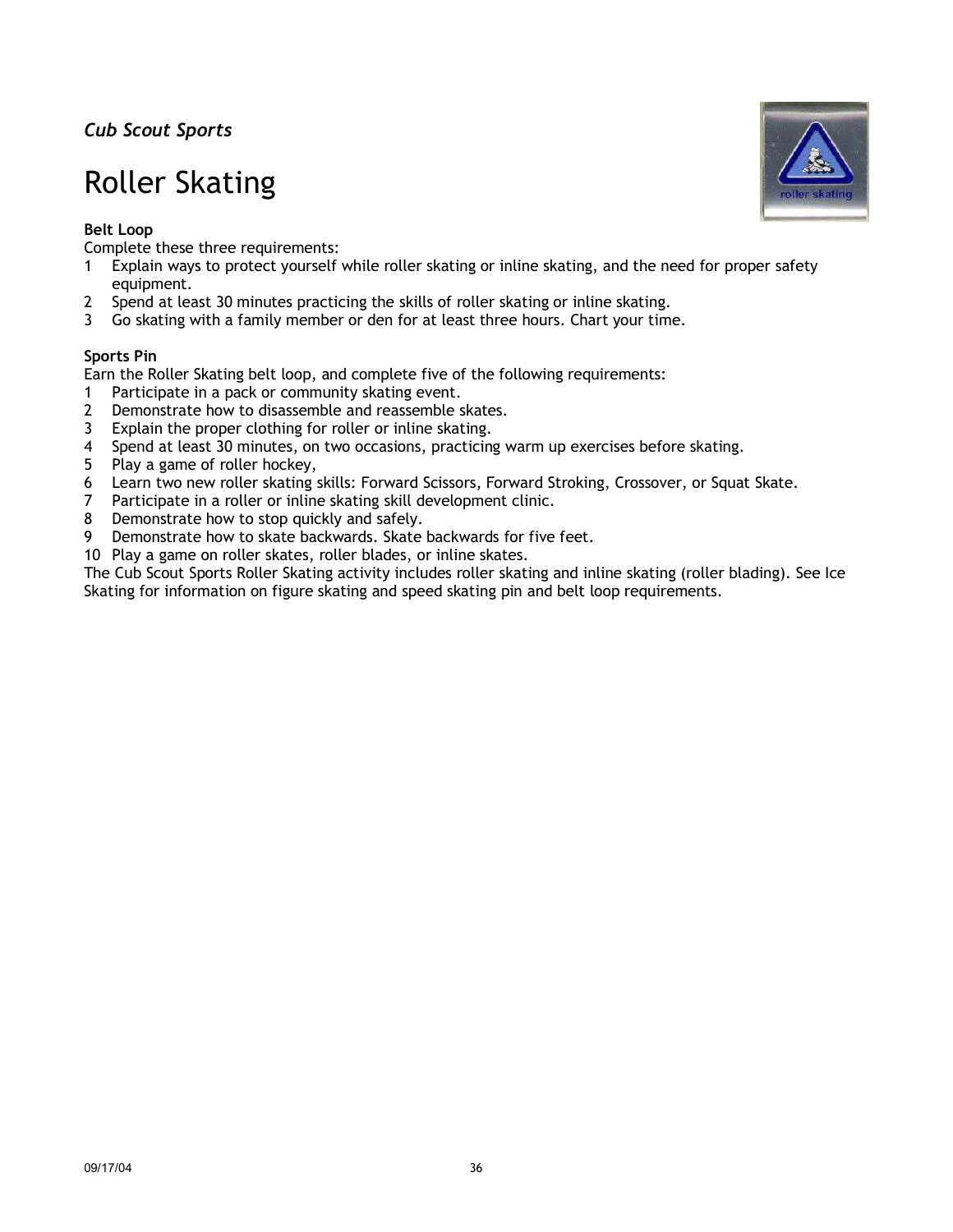# Snow Ski and Board Sports

### **Belt Loop**

Complete these three requirements:

- 1 Explain the conditioning, clothing, equipment, and planning needed for snow skiing or boarding.
- 2 Be able to explain safety and courtesy codes for a downhill or cross-country trip.
- 3 Go skiing or snow boarding. Demonstrate how to stop and turn.

### **Sports Pin**

Earn the Snow Ski and Board Sports belt loop, and complete five of the following requirements:

- 1 Explain the different kinds of ski lifts. Use one.
- 2 Describe the four universal symbols used to indicate ski trail difficulty.
- 3 Demonstrate how to hold your position, get up from a fall, and do basic turns
- 4 Demonstrate how to fall safely to avoid injury.
- 5 Demonstrate five cross country skills, such as a kick turn, diagonal stride, double pole, side-step, step turn, herringbone, straight downhill running, cross-country snowplow, sideslipping, pole drag, diagonal stride uphill, and traverse.
- 6 Participate in a game using skis or boards; such as relays, races, or racing around poles or flags.
- 7 Explain what to do if you see a skiing or snow boarding accident. Discuss the dangers of avalanche.
- 8 Take skiing or snow boarding lessons.
- 9 View a film on skiing or snow boarding.
- 10 Talk with a member of a ski patrol and learn about the job he or she does at the ski slope.

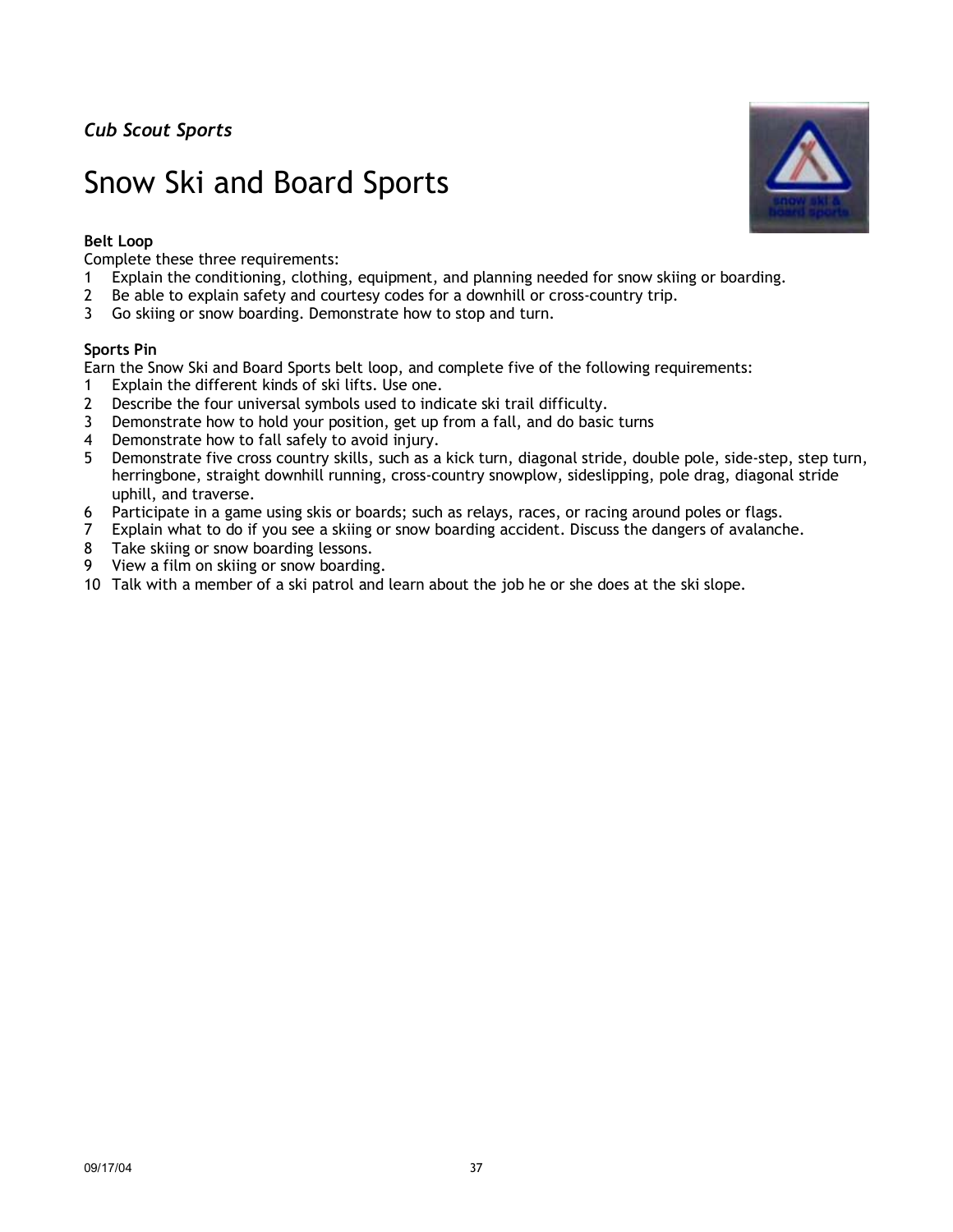## Soccer

## **Belt Loop**

Complete these three requirements:

- 1 Explain the rules of soccer to your leader or adult partner.
- 2 Spend at least 30 minutes practicing soccer skills.
- 3 Play a game of soccer.

### **Sports Pin**

Earn the Soccer belt loop, and complete five of the following requirements:

- 1 Participate in a pack, school, or community soccer tournament.
- 2 Demonstrate the skills of passing, collecting, shooting, heading, dribbling, and tackling.
- 3 Demonstrate skill in goal keeping.
- 4 Accurately lay out a soccer field for a game.
- 5 Demonstrate five types of fouls and explain why players should avoid them.
- 6 Demonstrate how to juggle the soccer ball and keep it from touching the ground for 30 seconds.
- 7 Play at least two games of Soccer Tennis.
- 8 Spend at least a total of six hours playing soccer. Keep track of your time on a chart.
- 9 Join a soccer team in your community or school.
- 10 Attend a high school, college, or professional soccer game.
- 11 Learn about a U.S. Olympic soccer team and report your information to your den.
- 12 Explain the history of soccer.

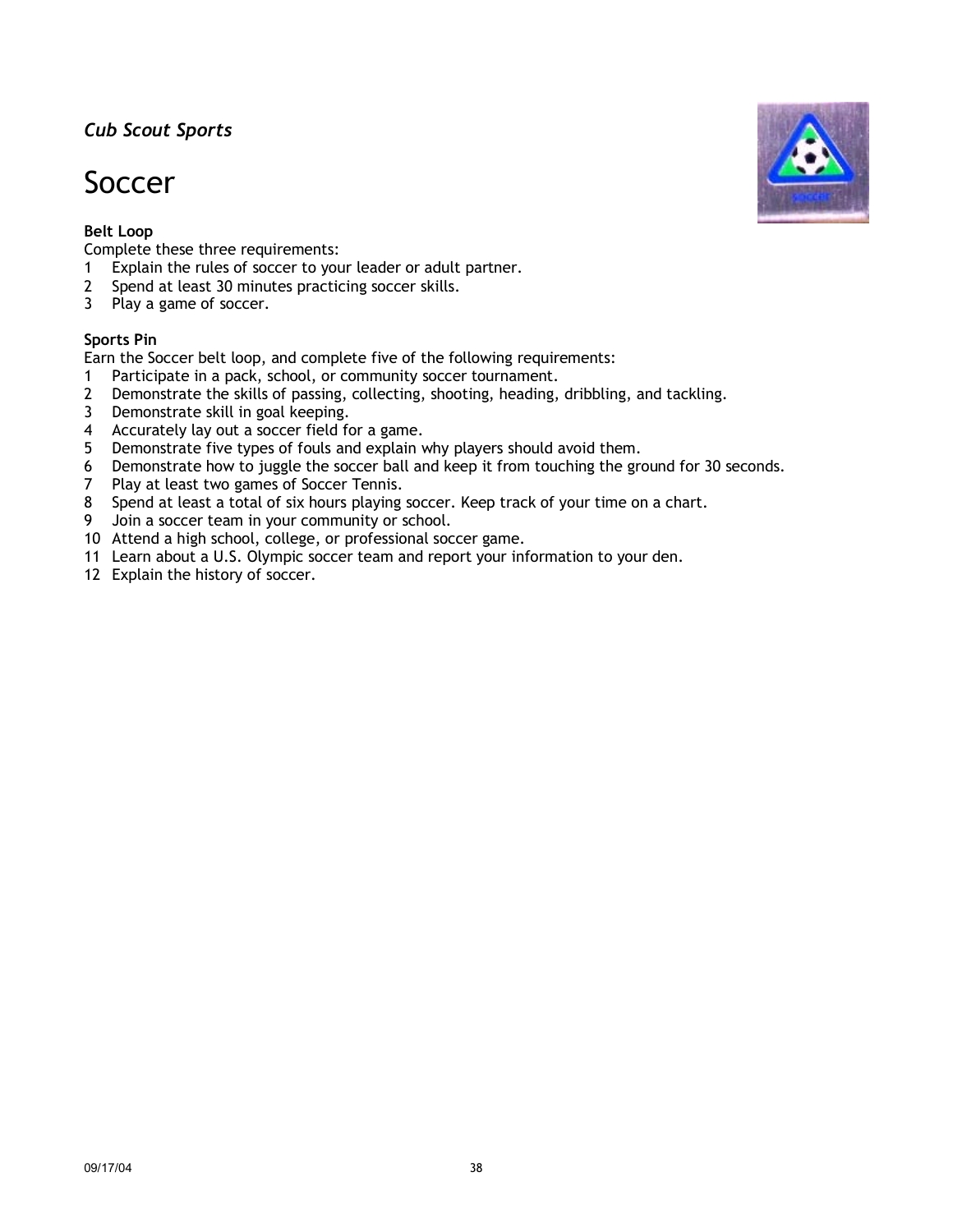# Softball

## **Belt Loop**

Complete these three requirements:

- 1 Explain the rules of softball to your leader or adult partner.
- 2 Spend at least 30 minutes practicing softball skills.
- 3 Participate in a softball game.

## **Sports Pin**

Earn the Softball belt loop, and complete five of the following requirements:

- 1 Compete in a pack or community softball tournament.
- 2 Demonstrate skill in the following throwing techniques: overhand, sidearm, underhand, softball game. and the relay throw.
- 3 Demonstrate skill in the following catching techniques: fielding a ground ball, fielding a pop-up, catching a line drive.
- 4 Demonstrate correct pitching techniques and practice for three half-hour sessions.<br>5 Demonstrate correct hitting techniques, including bunting. Practice for three half-
- Demonstrate correct hitting techniques, including bunting. Practice for three half-hour sessions.
- 6 Explain the rules of base running and demonstrate skill in the following sliding techniques: the straight-in slide, the hook slide, and the headfirst slide.
- 7 Learn and demonstrate base coaching signals.
- 8 Learn about one defensive position (shortstop, catcher, etc.) and practice at that position for three halfhour sessions.
- 9 Attend a high school, college, or community softball game.

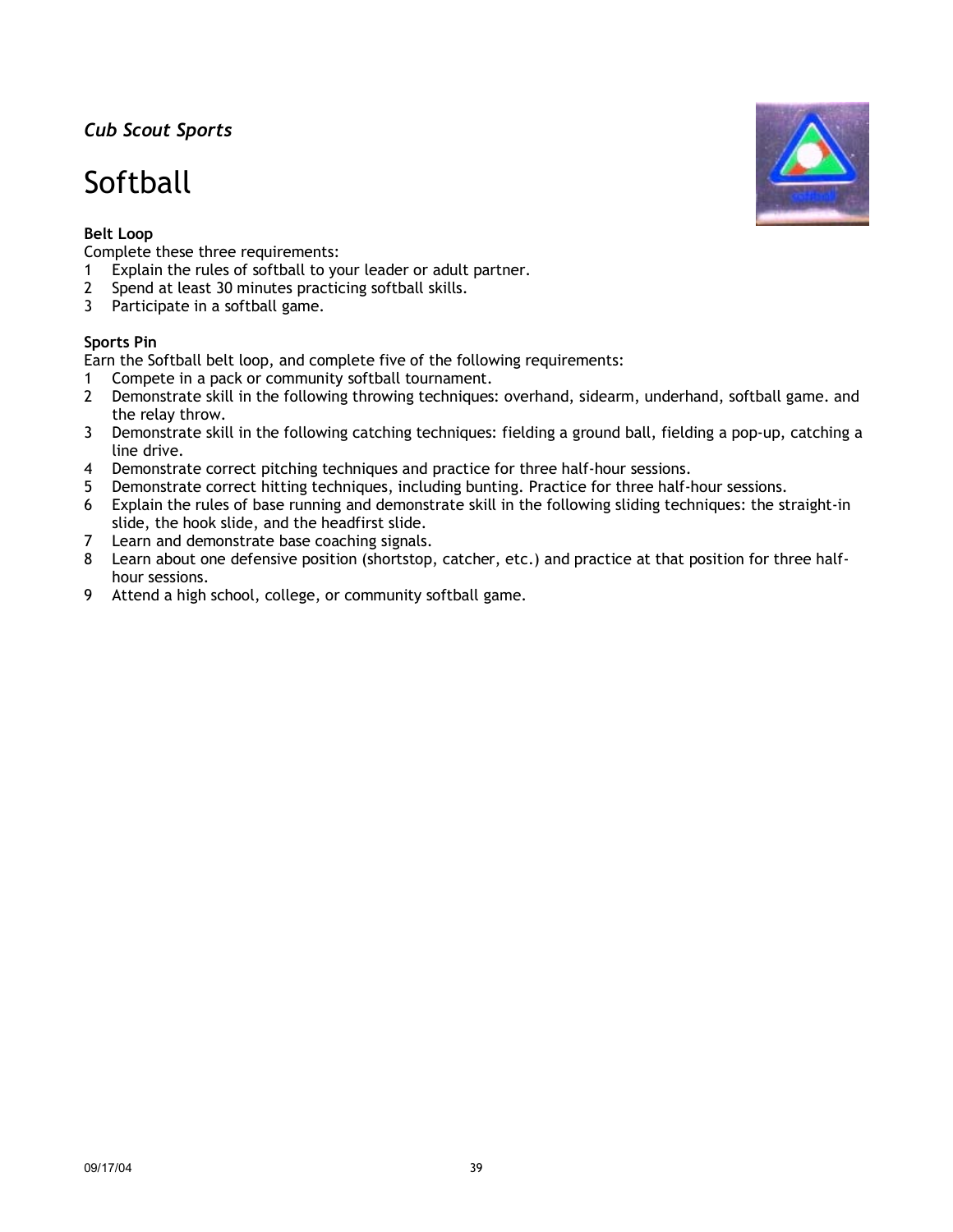# Swimming

## **Belt Loop**

Complete these three requirements:

- 1 Explain rules of Safe Swim Defense. Emphasize the buddy system.
- 2 Play a recreational game in the water with your den, pack, or family.
- 3 While holding a kick board, propel yourself 25 feet using a flutter kick across the shallow end of the swimming area

#### **Sports Pin**

Earn the Swimming belt loop, and complete five of the following requirements:

- 1 Practice the breathing motion of the crawl stroke while standing in shallow water. Take a breath, place your head in the water, exhale, and turn your head to the side to take a breath. Repeat.
- 2 Learn two of the following strokes: crawl, backstroke, elementary backstroke, sidestroke, or breaststroke.
- 3 Learn two of the following floating skills: jellyfish float, turtle float, canoe (prone) float.
- 4 Using a kickboard, demonstrate three kinds of kicks.
- 5 Pass the "beginner" or "swimmer" swim level test.
- 6 Visit with a lifeguard and talk about swimming safety in various situations (pool, lake, river, ocean). Learn about the training a lifeguard needs for his or her job.
- 7 Explain the four rescue techniques: Reach, Throw, Row, and Go (with support)
- 8 Take swimming lessons.
- 9 Attend a swim meet at a school or community pool.
- 10 Tread water for 30 seconds.
- 11 Learn about a U.S. swimmer who has earned a medal in the Olympics
- 12 Demonstrate the proper use of a mask and snorkel in a swimming area where your feet can touch the bottom.

All swimming activities done by Cub Scout Packs must be done in accordance with the rules in the "Safe Swim Defense", described in the Guide to Safe Scouting. Those rules are not mandatory for individuals or families, of course, swimming in private or public pools, lakes, or beaches, although families are encouraged to use as much of them as appropriate. They **ARE** mandatory for all Cub Scout aquatic activities, trips to swimming pools arranged as Den or Pack meetings or outings.

Included in the Guide is a procedure and standards for classifying swimming ability. Requirement 5 for the Swimming Pin, listed above, refers to the following tests, taken from the Guide.

#### **Beginner Test**

Jump feet first into water over the head in depth, level off, swim 25 feet on the surface, stop, turn sharply, resume swimming as before, and return to starting place.

The entry and turn serve the same purpose as in the swimmer test. The swimming can be done with any stroke, but no underwater swimming is permitted. The stop assures that the swimmer can regain a stroke if it is interrupted. The test demonstrates that the beginning swimmer is ready to learn deepwater skills and has the minimum ability required for safe swimming in a confined area in which shallow water, sides, or other support is less than 25 feet from any point in the water.

#### **Swimmer Test**

Jump feet first into water over the head in depth, level off, and begin swimming. Swim 75 yards in a strong manner using one or more of the following strokes: sidestroke, breaststroke, trudgen, or crawl; then swim 25 yards using an easy, resting backstroke. The 100 yards must be completed in one swim without stops and include at least one sharp turn. After completing the swim, rest by floating.

The swimmer test demonstrates the minimum level of swimming ability required for safe deep-water swimming. The various components of the test evaluate the several skills essential to this minimum level of swimming ability: The test administrator must objectively evaluate the individual performance of the test, and in so doing should keep in mind the purpose of each test element.

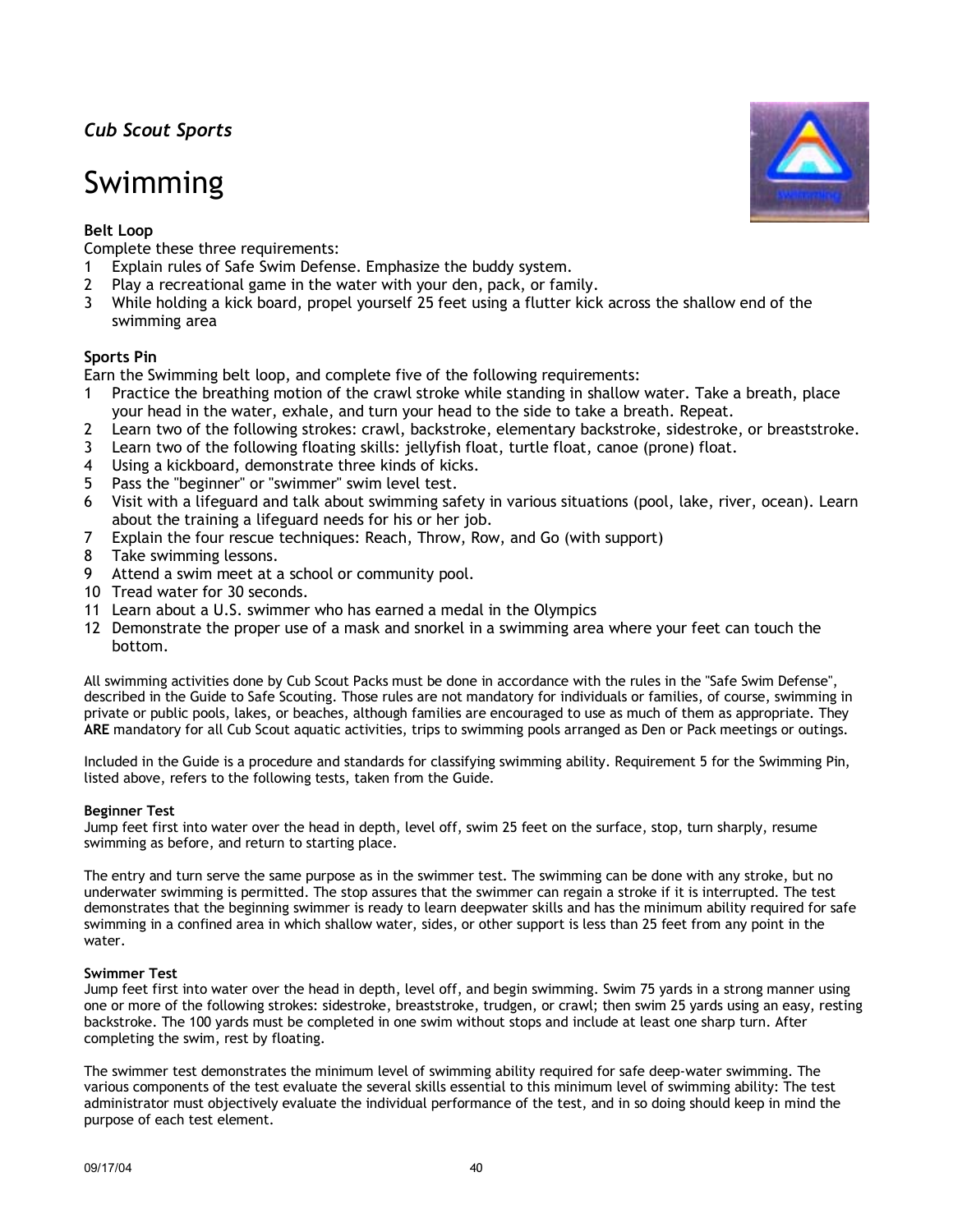# Table Tennis

## **Belt Loop**

Complete these three requirements:

- 1 Explain the rules of table tennis to your leader or adult partner.
- 2 Spend at least 30 minutes practicing table tennis skills.
- 3 Participate in a table tennis game.

### **Sports Pin**

Earn the Table Tennis belt loop, and complete five of the following requirements:

- 1 Compete in a pack or community table tennis tournament.
- 2 Demonstrate your knowledge, use, and care of the equipment needed to play table tennis (racket or paddle, table and net, ball, tennis or basketball shoes, and comfortable clothing).
- 3 Practice 30 minutes developing serving skills.
- 4 Practice 30 minutes developing your forehand and backhand strokes.
- 5 Explain to your leader or adult partner how spin affects the bounce of the ball.
- 6 Accurately set up a table tennis table and net according to USA Table Tennis rules.
- 7 Play five games of table tennis.
- 8 Participate in a table tennis skills development clinic.
- 9 Explain to your leader or adult partner how to score a table tennis game.
- 10 Participate in a game of doubles table tennis (four people playing in one game, two people per side).

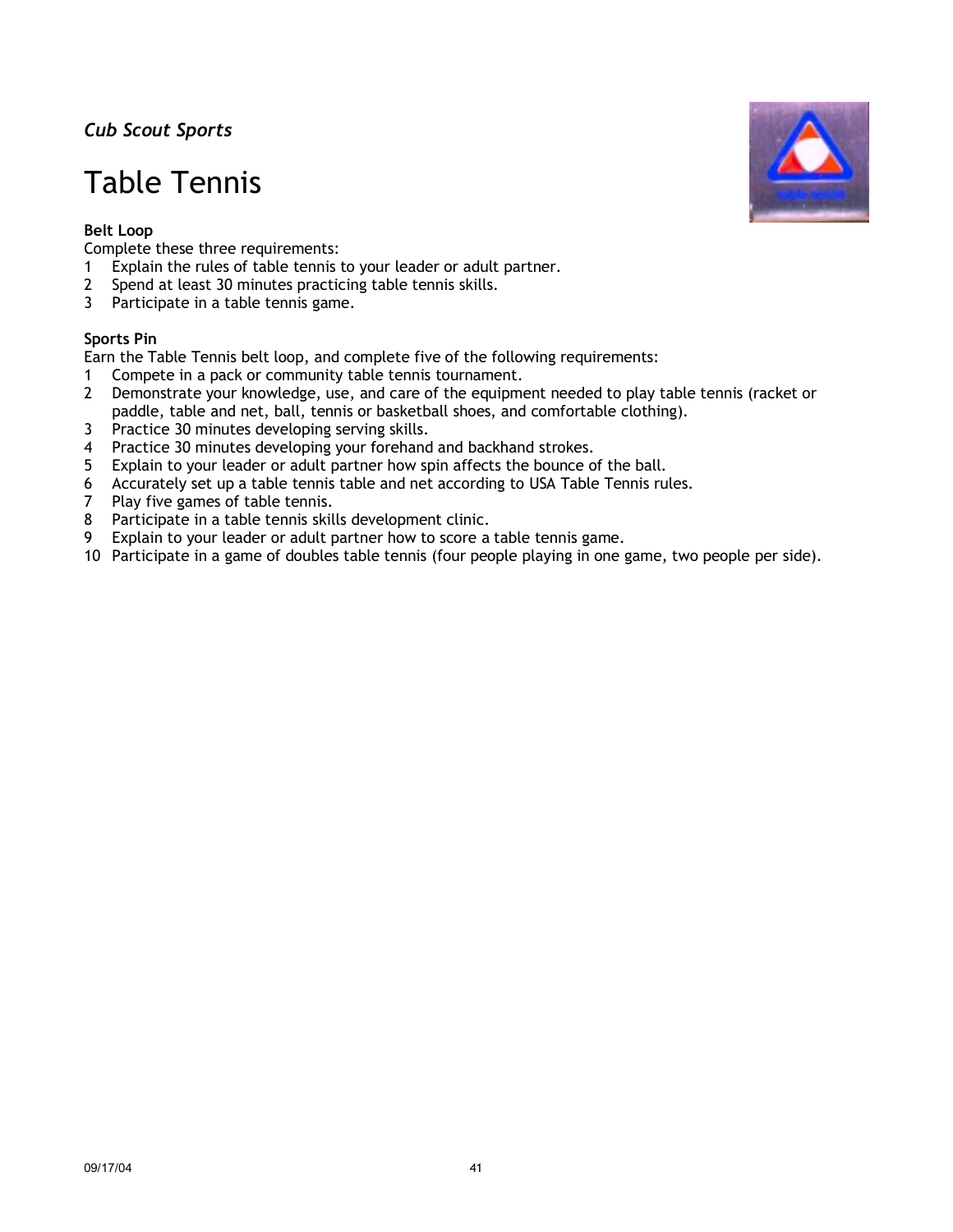# Tennis

## **Belt Loop**

Complete these three requirements:

- 1 Explain the rules of tennis to your leader or adult partner.
- 2 Spend at least 30 minutes practicing tennis skills.
- 3 Participate in a tennis game.

### **Sports Pin**

Earn the Tennis belt loop, and complete five of the following requirements:

- 1 Compete in a pack or community tennis tournament.
- 2 Demonstrate your knowledge of the use and care of the equipment needed to play tennis (rackets, balls, shoes, clothing, and court).
- 3 Practice for 30 minutes developing forehand techniques through forehand bump-ups with a bounce, partner bump-ups with a target, forehand alley rally, forehand alley rally over a "net," drop-hit forehand bumps, drop-hit catch in pairs, and toss-hit catch in pairs.
- 4 Practice developing serving skills for 30 minutes.
- 5 Explain to your leader or adult partner how to score in tennis.
- 6 Accurately draw, label, and explain a tennis court layout.
- 7 Play five games of tennis using U.S. Tennis Association rules.
- 8 Participate in a tennis skills development clinic.
- 9 Attend a high school, college, or professional tennis meet.
- 10 Present to your den or family a report on the history of tennis.

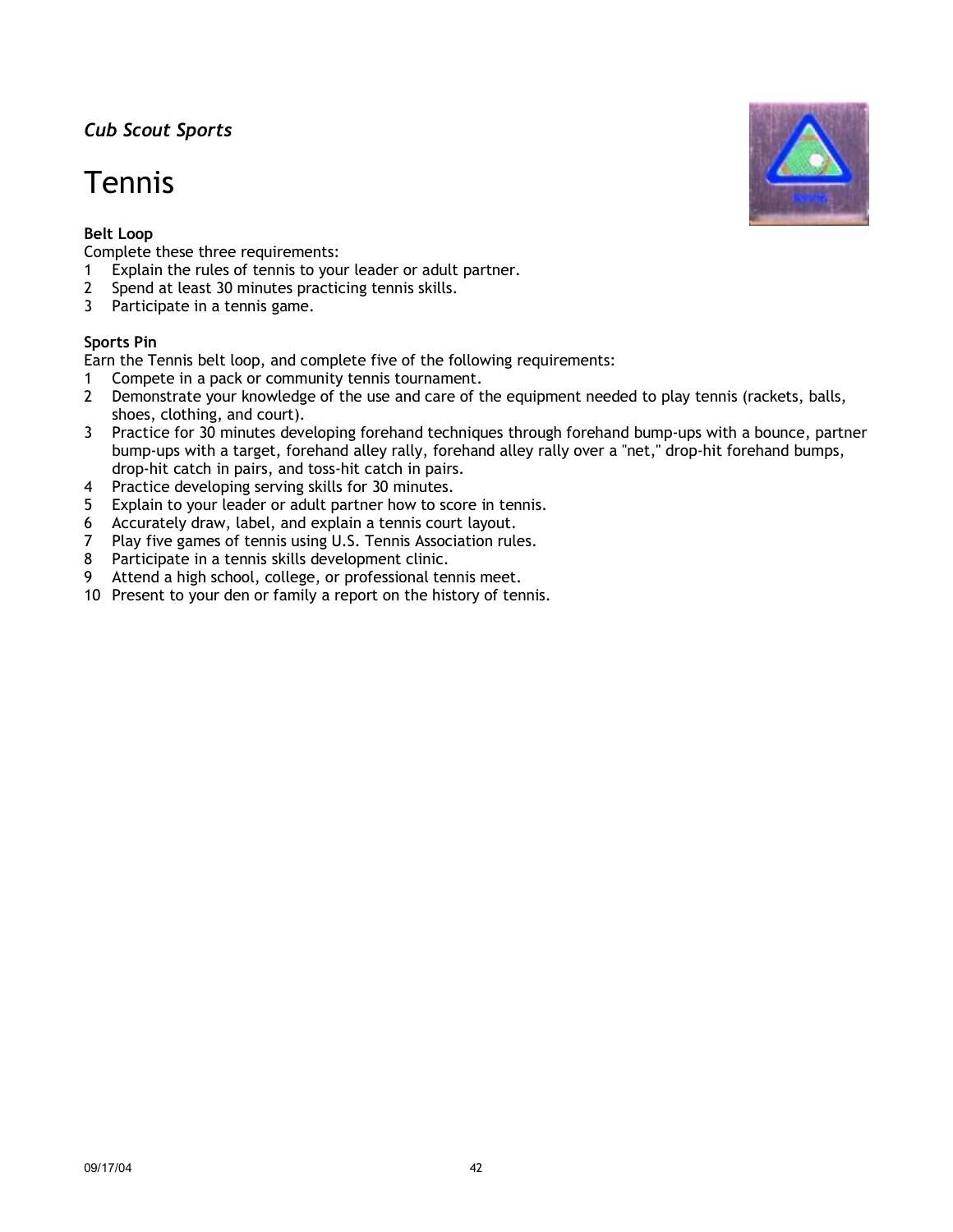## Ultimate

## **Belt Loop**

Complete these three requirements:

- 1 Explain the rules of ultimate to your leader or adult partner.
- 2 Spend at least 30 minutes practicing ultimate skills.
- 3 Participate in an ultimate game.

### **Sports Pin**

Earn the Ultimate belt loop, and complete five of the following requirements:

- 1 Compete in a pack or community ultimate tournament.
- 2 Demonstrate effective pivoting while throwing. Use the following throwing styles: backhand pass, sidearm pass, and upside-down pass.
- 3 Demonstrate skill in the following catching techniques: one-handed, clapping, and sandwich.
- 4 Spend a total of 90 minutes in practice developing individual defensive skills for the positions of marker and defender. Keep track of your time on a chart.
- 5 Explain the flight dynamics of the ultimate disk. Draw a diagram if needed.
- 6 Accurately lay out an ultimate playing field, including end zones.
- 7 Play five games of ultimate.
- 8 Participate in an ultimate skills development clinic.
- 9 Explain the history of ultimate and how it became a sport.